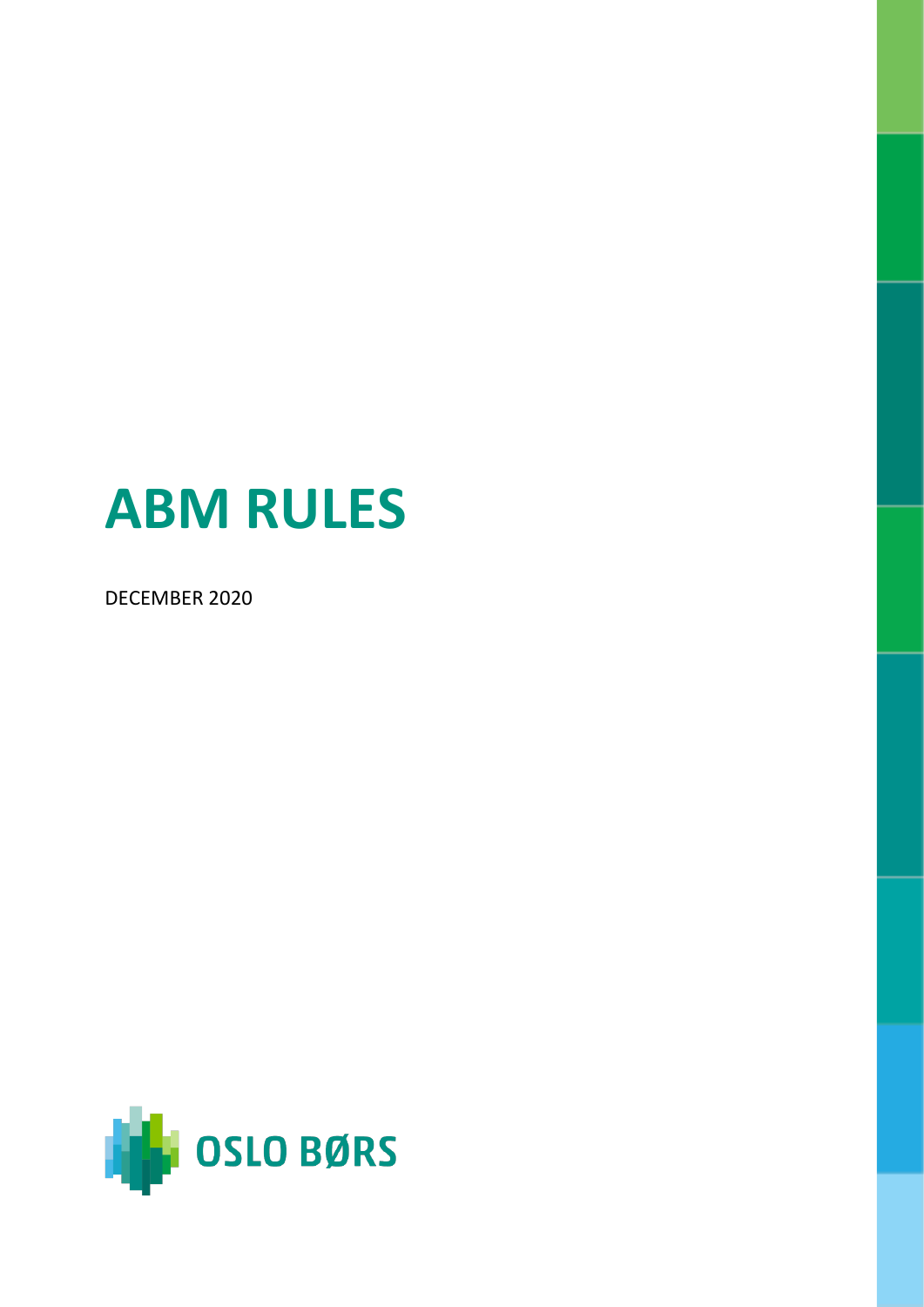# **TABLE OF CONTENTS**

| 2.2.2 REGISTRATION OF THE BONDS WITH A CENTRAL SECURITIES DEPOSITORY  4 |  |
|-------------------------------------------------------------------------|--|
|                                                                         |  |
|                                                                         |  |
|                                                                         |  |
|                                                                         |  |
|                                                                         |  |
|                                                                         |  |
|                                                                         |  |
|                                                                         |  |
|                                                                         |  |
|                                                                         |  |
|                                                                         |  |
|                                                                         |  |
|                                                                         |  |
|                                                                         |  |
|                                                                         |  |
|                                                                         |  |
|                                                                         |  |
|                                                                         |  |
|                                                                         |  |
|                                                                         |  |
|                                                                         |  |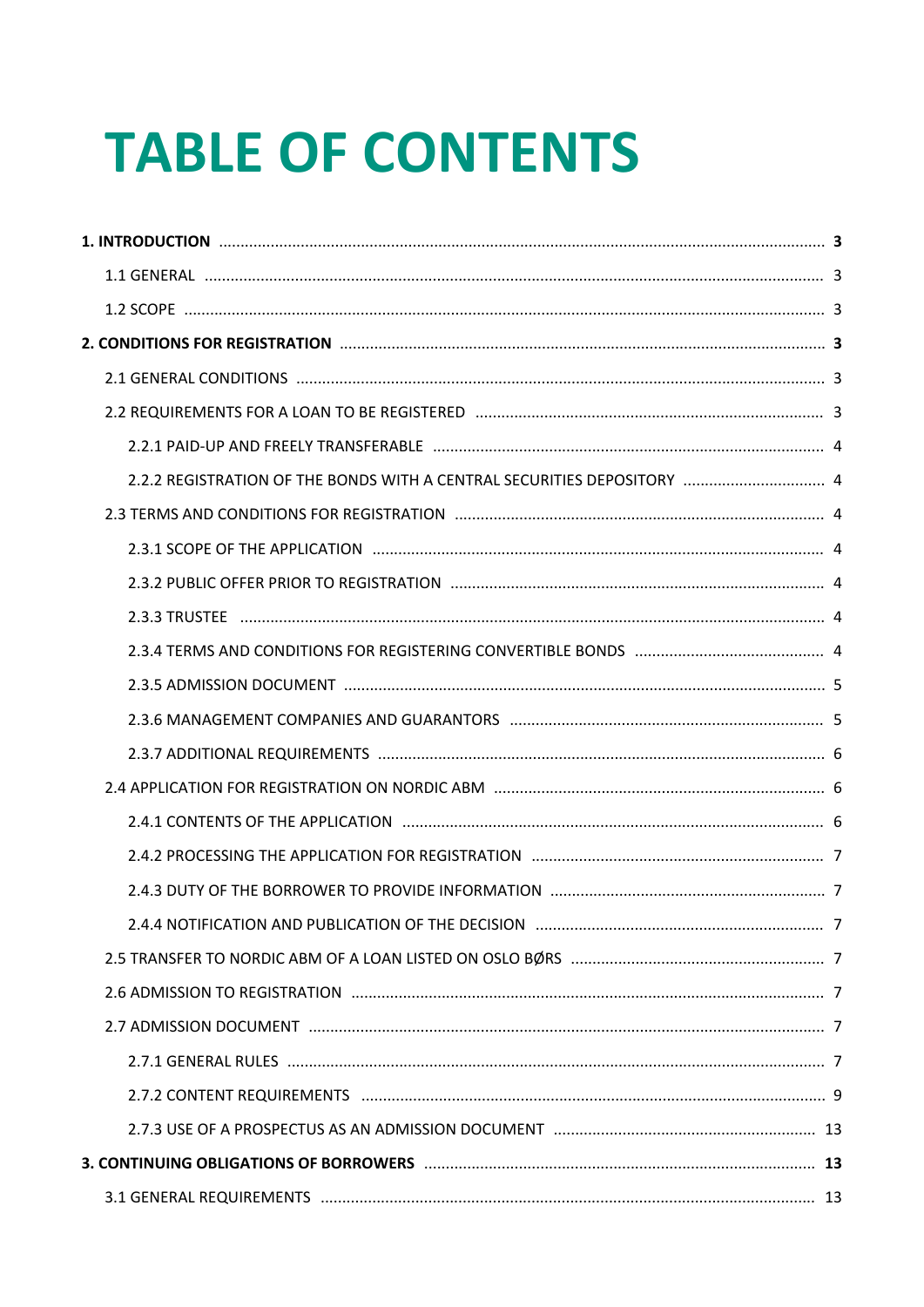|  | 3.2.4 ADDITIONAL REQUIREMENTS FOR BONDS THAT CONFER THE RIGHT TO ACQUIRE SHARES ISSUED<br>3.4.8 ADDITIONAL INFORMATION IN RESPECT OF THE ANNUAL ACCOUNTS, ANNUAL REPORT AND |  |  |  |
|--|-----------------------------------------------------------------------------------------------------------------------------------------------------------------------------|--|--|--|
|  |                                                                                                                                                                             |  |  |  |
|  |                                                                                                                                                                             |  |  |  |
|  |                                                                                                                                                                             |  |  |  |
|  |                                                                                                                                                                             |  |  |  |
|  |                                                                                                                                                                             |  |  |  |
|  |                                                                                                                                                                             |  |  |  |
|  |                                                                                                                                                                             |  |  |  |
|  |                                                                                                                                                                             |  |  |  |
|  |                                                                                                                                                                             |  |  |  |
|  |                                                                                                                                                                             |  |  |  |
|  |                                                                                                                                                                             |  |  |  |
|  |                                                                                                                                                                             |  |  |  |
|  |                                                                                                                                                                             |  |  |  |
|  |                                                                                                                                                                             |  |  |  |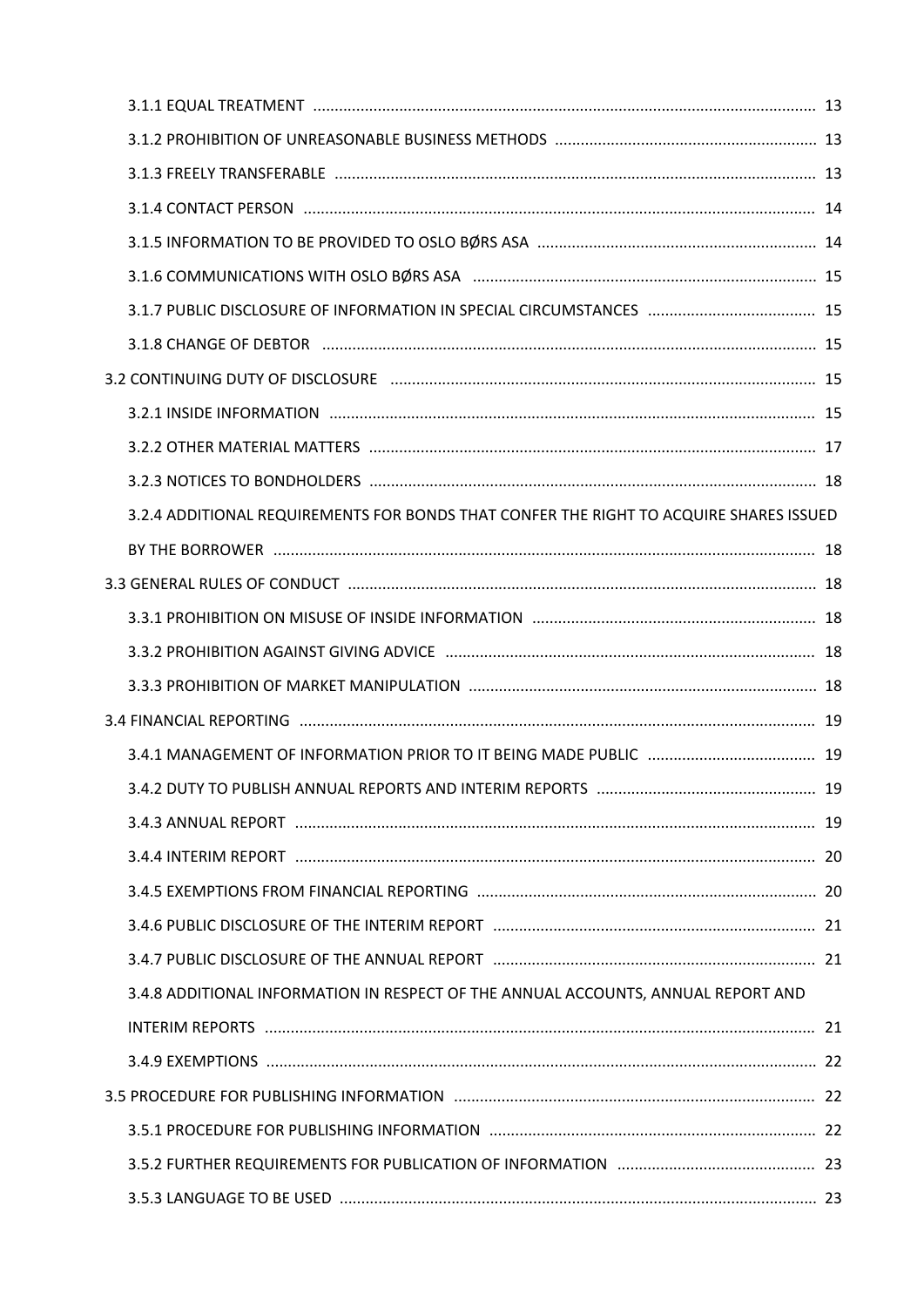| 3.6.4 THE RIGHT OF OSLO BØRS ASA TO ATTEND THE BONDHOLDERS' MEETING  24 |  |
|-------------------------------------------------------------------------|--|
|                                                                         |  |
|                                                                         |  |
|                                                                         |  |
|                                                                         |  |
|                                                                         |  |
|                                                                         |  |
|                                                                         |  |
|                                                                         |  |
|                                                                         |  |
|                                                                         |  |
|                                                                         |  |
|                                                                         |  |
|                                                                         |  |
|                                                                         |  |
|                                                                         |  |
|                                                                         |  |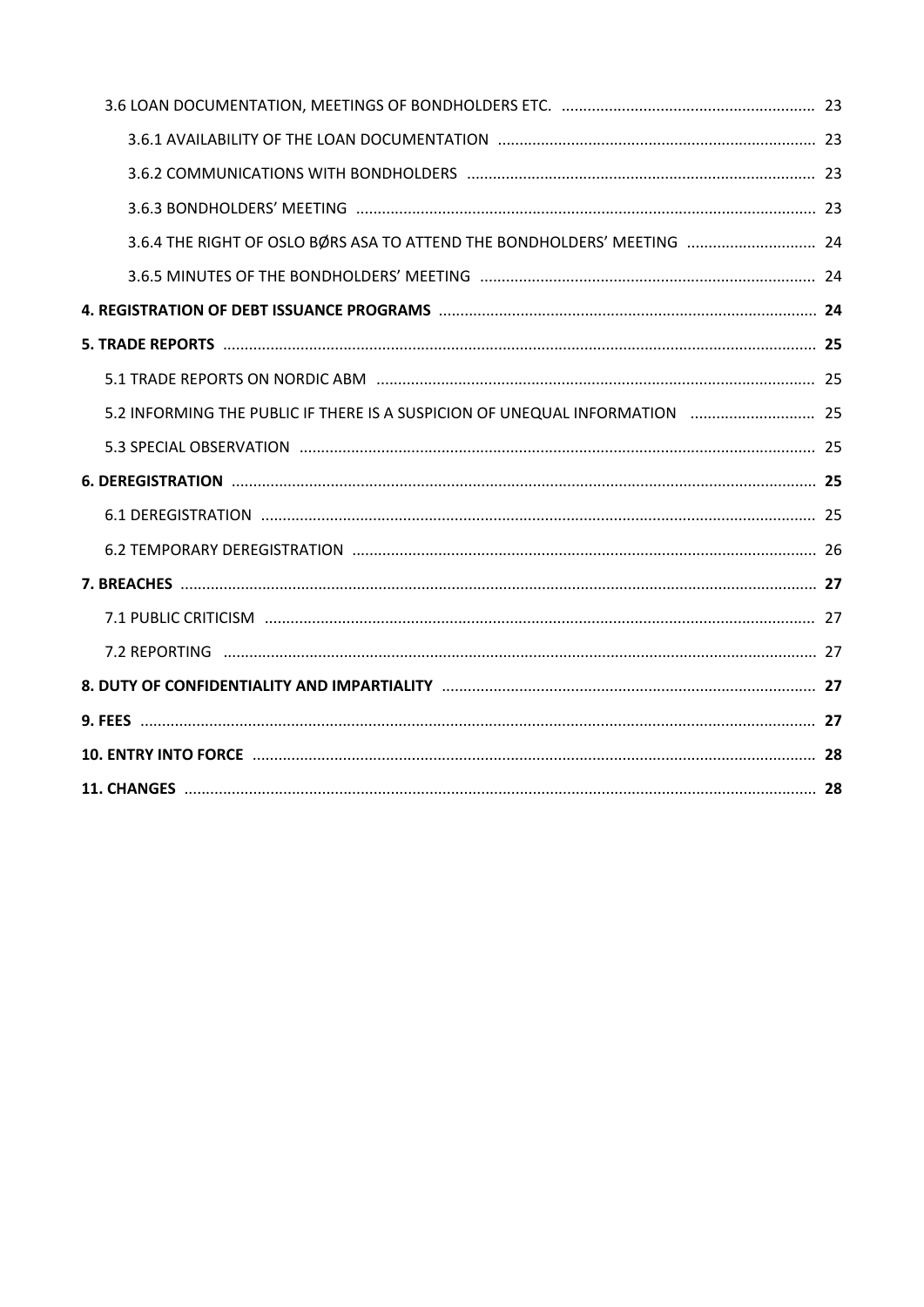# <span id="page-4-0"></span>**1. INTRODUCTION**

# <span id="page-4-1"></span>**1.1 GENERAL**

**(1) The ABM Rules were issued by Oslo Børs ASA on 27 April 2005, and were subsequently amended on 31 May 2006, 30 November 2007, 11 December 2008, 14 January 2010, 19 March 2010, 15 June 2011, 23 May 2012, 10 July 2012, 30 May 2013, 9 December 2015, 1 March 2017, 14 December 2017, 1 January 2019 and 7 December 2020. Nordic ABM is not a regulated market or Multilateral Trading Facility, and is not subject to the provisions of the Securities Trading Act.**

**(2) Nordic ABM is operated by Oslo Børs ASA. The roles and the authority assigned to Nordic ABM by the ABM Rules will be exercised by Oslo Børs ASA.**

**(3) Nordic ABM is a list of registered bonds. A broker must contact the counterparty's broker in order to enter into an agreement on and to perform settlement. Transactions shall be reported to Oslo Børs ASA.**

**(4) Oslo Børs retains personal data in connection with the registration of bonds on Nordic ABM and the follow-up of issuers with registered bonds. [Oslo Børs' privacy policy](https://www.oslobors.no/ob_eng/Oslo-Boers/About-Oslo-Boers/Privacy-Policy) describes the type of personal data that Oslo Børs processes and how it processes this information.**

# <span id="page-4-2"></span>**1.2 SCOPE**

**(1) These Rules apply to Norwegian and foreign borrowers that have bonds either registered on Nordic ABM or that are subject to an application for registration on Nordic ABM. This includes fixed income debt instruments with an original maturity of less than 12 months. The continuing obligations specified in chapter 3 apply to borrowers that have bonds registered on Nordic ABM.**

**(2) In the case of foreign issuers of bonds that either have a primary registration on Nordic ABM or are subject to an application for admission to primary registration on Nordic ABM, and in the case of Norwegian and foreign issuers of bonds that either have a secondary registration on Nordic ABM or are subject to an application for admission to secondary registration on Nordic ABM, Oslo Børs ASA may grant exemptions from the requirements in sections 2 and 3. These provisions also apply to fixed income instruments with an original maturity of less than 12 months.**

# <span id="page-4-3"></span>**2. CONDITIONS FOR REGISTRATION**

# <span id="page-4-4"></span>**2.1 GENERAL CONDITIONS**

**Bonds, including bonds with maturity shorter than 12 months, may be registered on Nordic ABM if they are suitable for registration and the borrower is able to provide sufficient information to allow participants to evaluate the bonds as possible investments. In considering the suitability of bonds for registration, consideration is also paid to other significant matters including the provisions in the terms and conditions of the bonds in respect of the equal treatment of bondholders.**

# <span id="page-4-5"></span>**2.2 REQUIREMENTS FOR A LOAN TO BE REGISTERED**

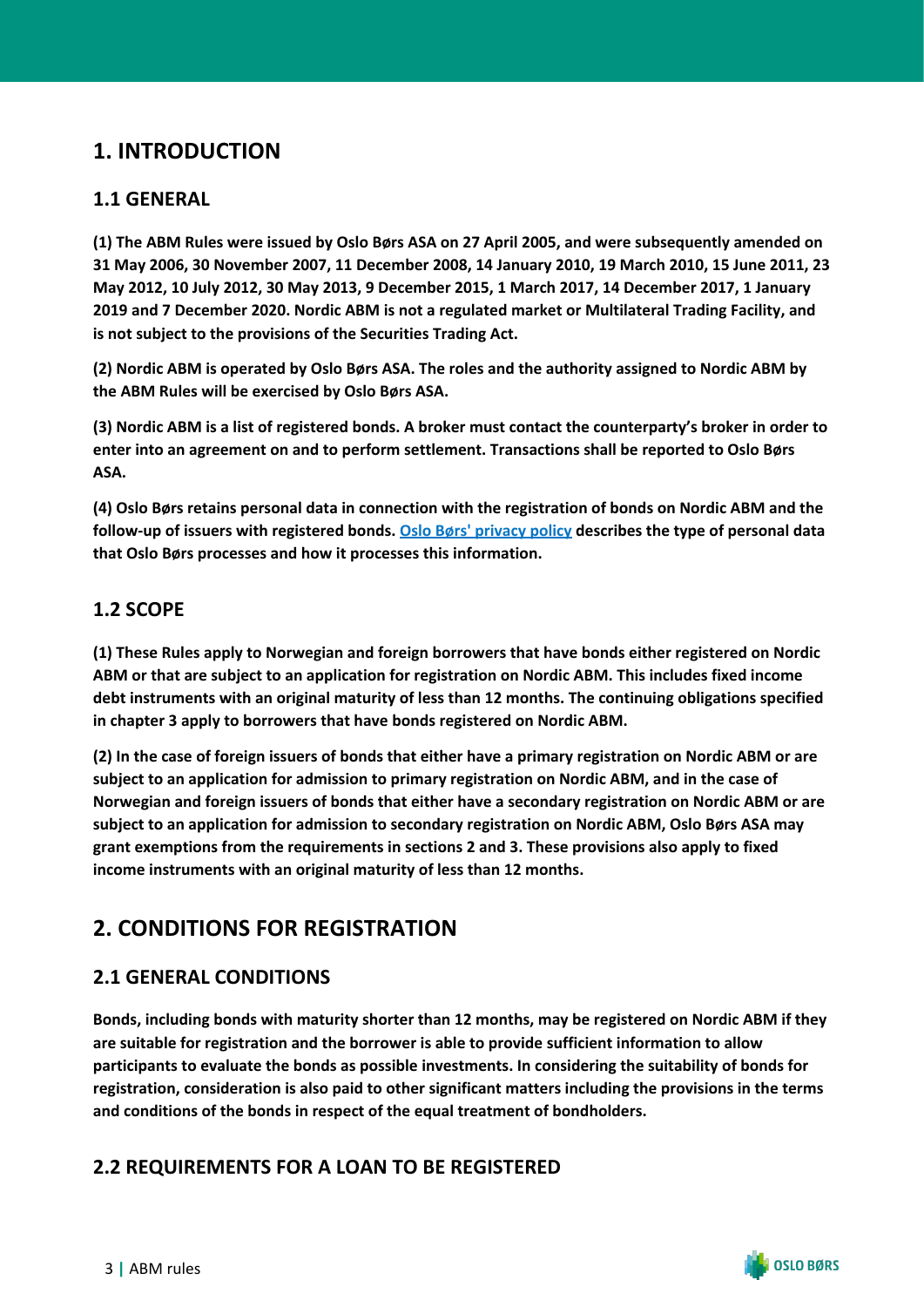#### <span id="page-5-0"></span>**2.2.1 PAID-UP AND FREELY TRANSFERABLE**

**(1) Bonds may only be registered if they are fully paid-up and are freely transferable.**

**(2) Oslo Børs ASA may grant an exemption from the requirement that bonds must be fully paid-up, subject to measures having been taken to ensure that the transferability of the bonds is not restricted and subject to trading in the bonds taking place in an open and correct manner by virtue of public disclosure of appropriate information.**

#### <span id="page-5-1"></span>**2.2.2 REGISTRATION OF THE BONDS WITH A CENTRAL SECURITIES DEPOSITORY**

**Bonds must be registered with a recognized Central Securities Depository.** 

## <span id="page-5-2"></span>**2.3 TERMS AND CONDITIONS FOR REGISTRATION**

#### <span id="page-5-3"></span>**2.3.1 SCOPE OF THE APPLICATION**

**Applications for registration on Nordic ABM must encompass all bonds belonging to the same loan. If the loan is subsequently increased, the new bonds issued will be automatically registered as soon as Oslo Børs ASA receives notification of the increase in outstanding volume.**

#### <span id="page-5-4"></span>**2.3.2 PUBLIC OFFER PRIOR TO REGISTRATION**

**If a public offer is made prior to the bonds being registered, the subscription period for the offer must expire prior to the first day of registration. This requirement does not apply to an open offer of bonds with no date fixed for the expiry of the subscription period.**

#### <span id="page-5-5"></span>**2.3.3 TRUSTEE**

**Where a trustee has been appointed and a letter of indemnity in favour of the trustee or equivalent documentation is produced in connection with registration, a copy of such letter or documentation must be submitted to Oslo Børs ASA.**

#### <span id="page-5-6"></span>**2.3.4 TERMS AND CONDITIONS FOR REGISTERING CONVERTIBLE BONDS**

**(1) Bonds that confer a right on the bondholder to acquire shares can only be registered if shares of the same class are either already listed or are admitted at the same time to listing on another regulated, recognised and open market that functions routinely.**

**(2) However, Nordic ABM may also allow other convertible bonds to be registered if it considers it to be apparent that bondholders and the public in general have access to all the information needed to assess the value of the shares to which the bonds are linked.**

**(3) If rights to require that shares be issued (subscription rights) that are linked to a bond loan are separated from the underlying bonds, Section 12-1 of the Securities Trading Regulations shall apply similarly. Admission to listing of subscription rights for shares is regulated by Section 8 of the Listing Rules for shares.**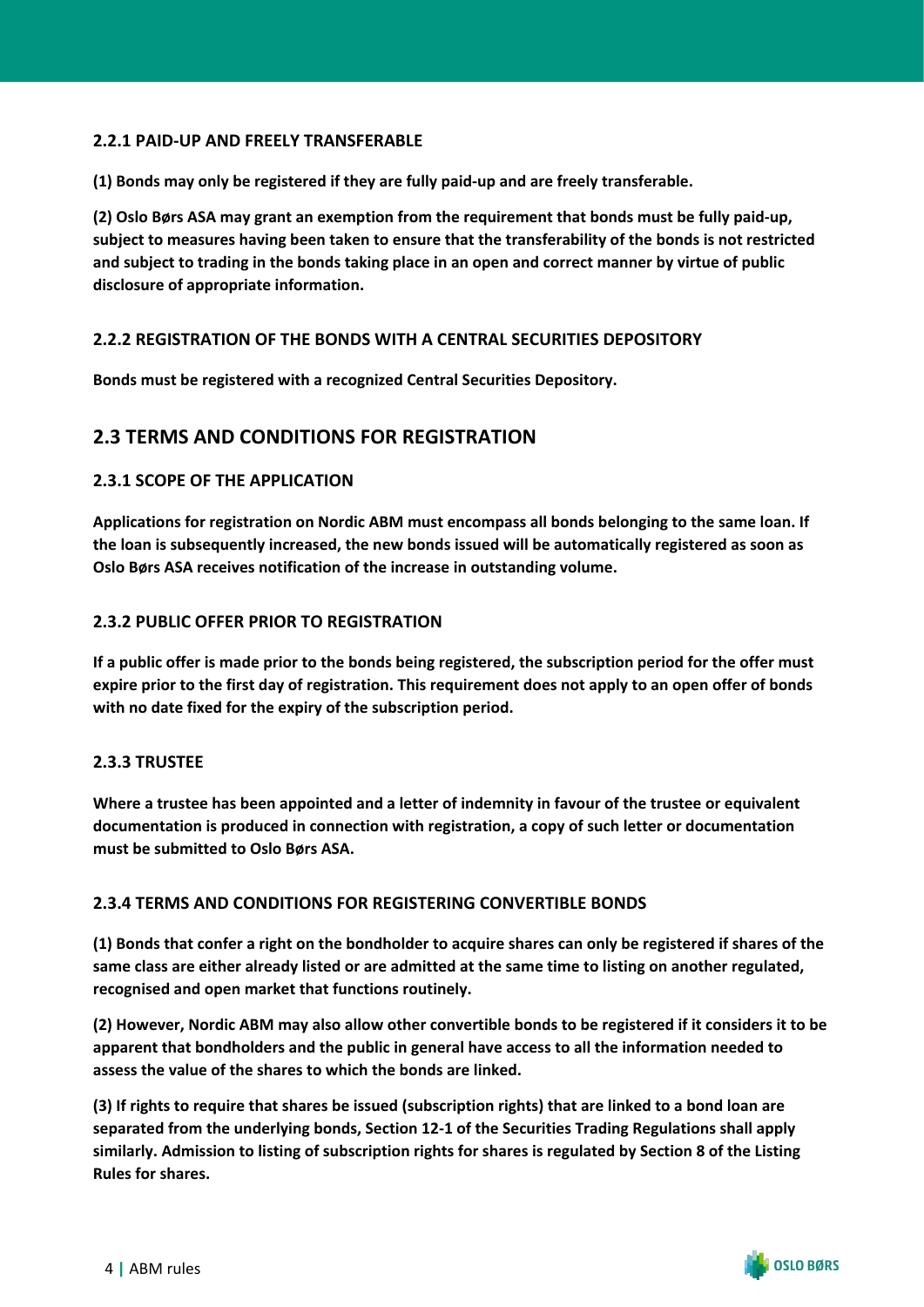#### <span id="page-6-0"></span>**2.3.5 ADMISSION DOCUMENT**

**Registration is conditional on the preparation and publication of an admission document in accordance with section 2.7.**

#### <span id="page-6-1"></span>**2.3.6 MANAGEMENT COMPANIES AND GUARANTORS**

#### **2.3.6.1 MANAGEMENT COMPANIES**

**(1) If any party is to carry out management duties for the borrower (management company), such company shall be obliged to comply with the legislation and regulations to which the borrower would be subject were it to have carried out the functions itself, including the ABM Rules. The borrower shall guarantee that any breaches of the ABM Rules caused by the party that carries out the borrower's operations or activities shall be dealt with as if the breach was caused by the borrower.**

**(2) Prior to submitting an application for registration on Nordic ABM, the management company and the borrower must give a statement of acceptance that regulates in detail the responsibilities and duties of the borrower and the management company in respect of Oslo Børs ASA.**

**(3) Both the borrower and the management company shall, upon request, provide Oslo Børs ASA with the information mentioned in section 3.1.5 (5) of the ABM Rules. If the management company does not comply with its obligations towards Oslo Børs ASA, the borrower shall be responsible to Oslo Børs ASA.**

**(4) The management company shall establish satisfactory procedures to ensure that the necessary information is communicated between the borrower and the management company. The management company shall nominate a person as its contact person for Oslo Børs ASA. The person nominated shall have satisfactory knowledge of the rules that apply to the borrower.**

**(5) Oslo Børs ASA may also require a foreign borrower to enter into agreements with Oslo Børs ASA to define the rights and obligations in respect of the borrower's loan in greater detail. Oslo Børs ASA reserves the right to require a legal opinion in respect of an application for registration from a foreign borrower.**

**(6) In the event that a borrower or management company breaches the terms of an agreement as mentioned in the second paragraph, Oslo Børs ASA reserves the right to give public criticism pursuant to section 7.1.**

#### **2.3.6.2 GUARANTORS**

**(1) Oslo Børs ASA can demand that if a third party is to guarantee payment of the interest and principal (a guarantor), the guarantor shall, prior to the borrower's bonds being registered, enter into a statement of acceptance that regulates in detail the guarantor's responsibilities and duties in respect of Oslo Børs ASA. This also applies if the loan acquires a new guarantor during the term of the loan and the new guarantor has not previously given such a statement. The guarantor will be bound by the same rules as the borrower, including the ABM Rules.**

**(2) The guarantor shall, upon request, provide Oslo Børs ASA with the information mentioned in section 3.1.5 (5) of the ABM Rules.**

**(3) The guarantor shall nominate a person as its contact person for Oslo Børs ASA. The person nominated shall have satisfactory knowledge of the rules that apply to the borrower.**

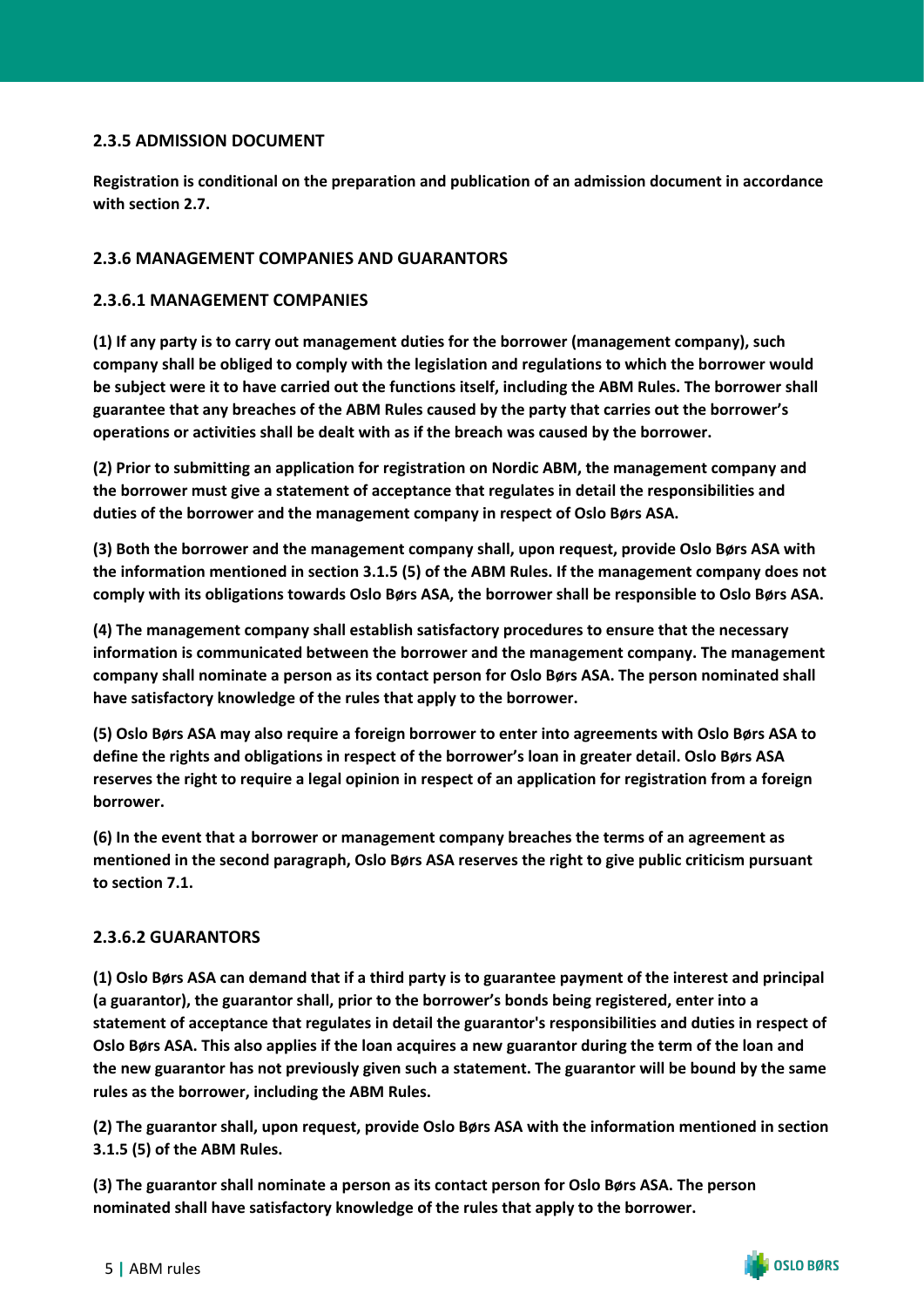**(4) Oslo Børs ASA reserves the right to give public criticism pursuant to section 7 if the guarantor breaches the statement of acceptance mentioned in the first paragraph.** 

#### <span id="page-7-0"></span>**2.3.7 ADDITIONAL REQUIREMENTS**

**Oslo Børs ASA reserves the right to impose additional requirements on the borrower if this is deemed to be necessary for the protection of potential investors.**

# <span id="page-7-1"></span>**2.4 APPLICATION FOR REGISTRATION ON NORDIC ABM**

#### <span id="page-7-2"></span>**2.4.1 CONTENTS OF THE APPLICATION**

**(1) The application for registration must be authorised by the borrower and signed by the borrower or by a party to whom the borrower has delegated such authority.**

**(2) The application must contain, or have appended to it, the information listed below:**

- **1. The borrower's articles of association or equivalent constitutional rules where appropriate.**
- **2. The securities identification number used for the bonds by the Central Securities Depository as mentioned in section 2.2.2**
- **3. The total nominal value of the loan.**
- **4. The borrower's contact person vis-à-vis Oslo Børs ASA, cf. section 3.1.4.**
- **5. Information regarding decisions, permissions and approvals that have been required for the borrower to enter into the loan and issue the bonds and information on the resolutions, decisions etc. by the borrower which may have a bearing on the suitability of the bonds for registration.**
- **6. Information on any agreements between the borrower's owners, any agreements between bondholders and any other agreements, decisions etc. of which the borrower is aware that may be relevant to the question of whether the bonds are suitable for registration.**
- **7. Information on any trustee, manager or paying agent for the bond loan, including details of the address, telephone number, e-mail address and telefax number of any such parties.**
- **8. Confirmation that the loan is fully paid-up. In the case of bonds with denomination per unit of EUR 100,000 or greater, this requirement shall apply at the discretion of Oslo Børs ASA. If the bonds are not fully paid-up, this must be notified to Oslo Børs ASA no later than 15.30 on the trading day before the first day of registration.**
- **9. Copy of the signed loan agreement if such an agreement has been produced.**
- **10. Admission document, cf. section 2.3.5, or approved EEA prospectus.**
- **11. Copy of the letter of indemnity if a trustee has been appointed for the loan and if such a letter has been produced.**
- **12. The borrower's LEI (Legal Entity Identifier) code.**
- **13. CFI (Classification of Financial Instrument) code for the loan which is applied for registration.**
- **14. FISN (Financial Instrument Short Name) code for the loan which is Applied for registration.**

**(3) Oslo Børs ASA may grant exemptions from one or more of the provisions on the information to be provided in the application for registration if Oslo Børs ASA deems such information to be of no significance for the assessment of the application.**

**(4) If the borrower has already provided any of the required information to Oslo Børs ASA in accordance with earlier applications or registered bonds, and there have been no changes to such information, the**

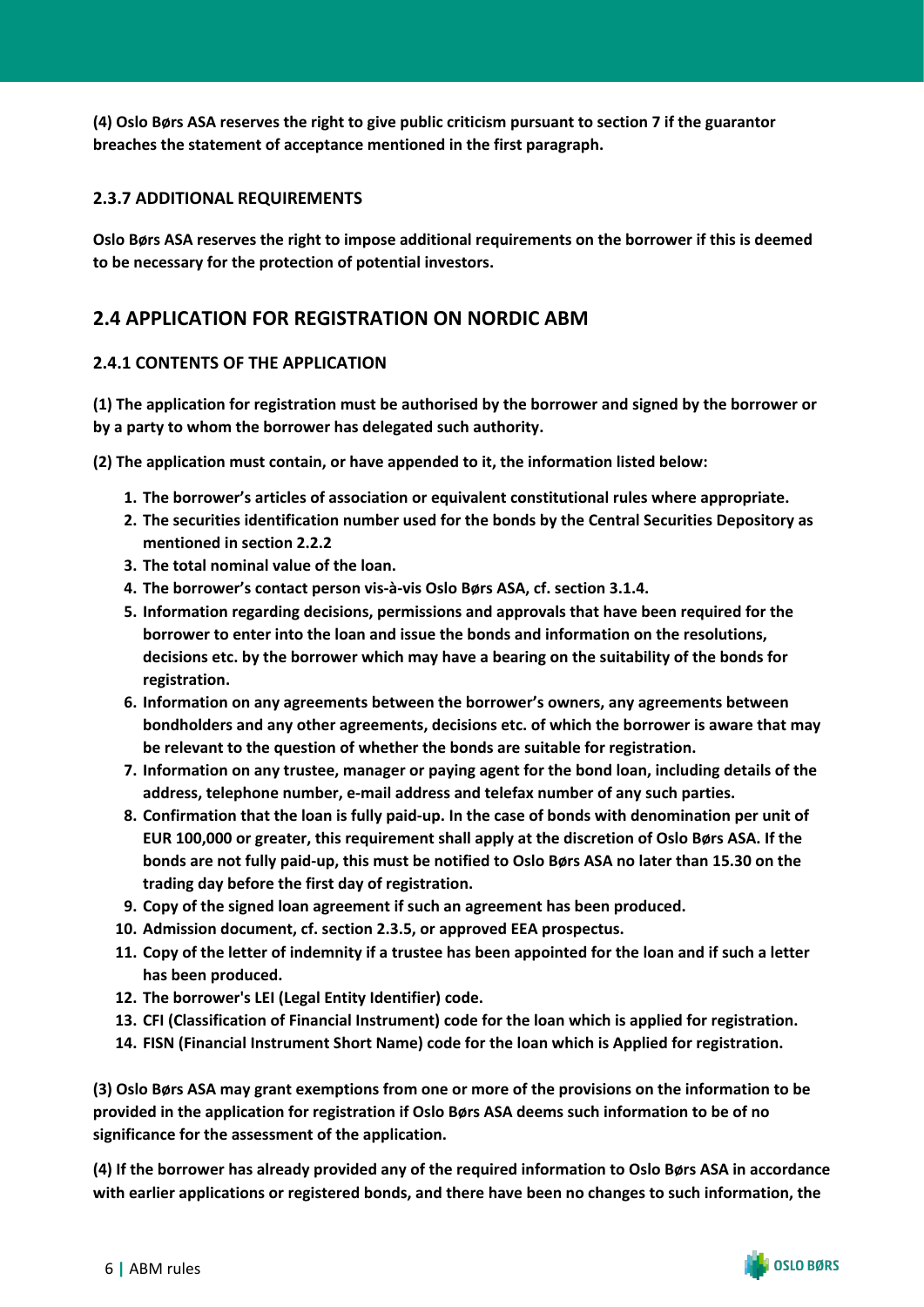**application may refer to the information previously provided.**

**(5) Oslo Børs ASA shall decide in what manner the information shall be provided.**

#### <span id="page-8-0"></span>**2.4.2 PROCESSING THE APPLICATION FOR REGISTRATION**

**Oslo Børs ASA is responsible for the decision on whether to admit the bond loan to registration.**

#### <span id="page-8-1"></span>**2.4.3 DUTY OF THE BORROWER TO PROVIDE INFORMATION**

**(1) Oslo Børs ASA reserves the right to demand that the borrower, its officers and employees provide Nordic ABM with information pursuant to section 3.1.5, fifth paragraph.**

**(2) Oslo Børs ASA reserves the right to demand that further documentation is provided to the extent that it considers this necessary to evaluate the application.**

#### <span id="page-8-2"></span>**2.4.4 NOTIFICATION AND PUBLICATION OF THE DECISION**

**The applicant shall be notified of the decision in writing. If the application is refused, the reason for refusal shall be stated in the notification.**

## <span id="page-8-3"></span>**2.5 TRANSFER TO NORDIC ABM OF A LOAN LISTED ON OSLO BØRS**

**Bonds listed on Oslo Børs may be transferred to Nordic ABM subject to the requirements set out in [Section 7 of the Bond Rules for Oslo Børs](https://www.oslobors.no/ob_eng/Oslo-Boers/Regulations/Bond-Rules) being satisfied.**

## <span id="page-8-4"></span>**2.6 ADMISSION TO REGISTRATION**

**(1) A loan may be registered when Oslo Børs ASA has approved the application and any conditions it may have imposed have been satisfied.**

**(2) No later than 15:00 hours on the working day immediately prior to the first day of registration, the following matters must be documented in writing in addition to the information required for the application for registration:**

- **1. Confirmation that the admission document has been made public in accordance with Section 2.7.1.3 if it is not published on a website page managed by Oslo Børs ASA;**
- **2. Interest rate fixing if the interest rate is not stated in the prospectus or loan document;**
- **3. Any such other agreements or documents that Oslo Børs ASA may demand in a particular case.**

**(3) Oslo Børs ASA may grant exemptions from the deadline specified in the second paragraph.**

## <span id="page-8-5"></span>**2.7 ADMISSION DOCUMENT**

#### <span id="page-8-6"></span>**2.7.1 GENERAL RULES**

#### **2.7.1.1 PURPOSE OF THE ADMISSION DOCUMENT**

**An admission document prepared in accordance with these Rules shall provide information on all**



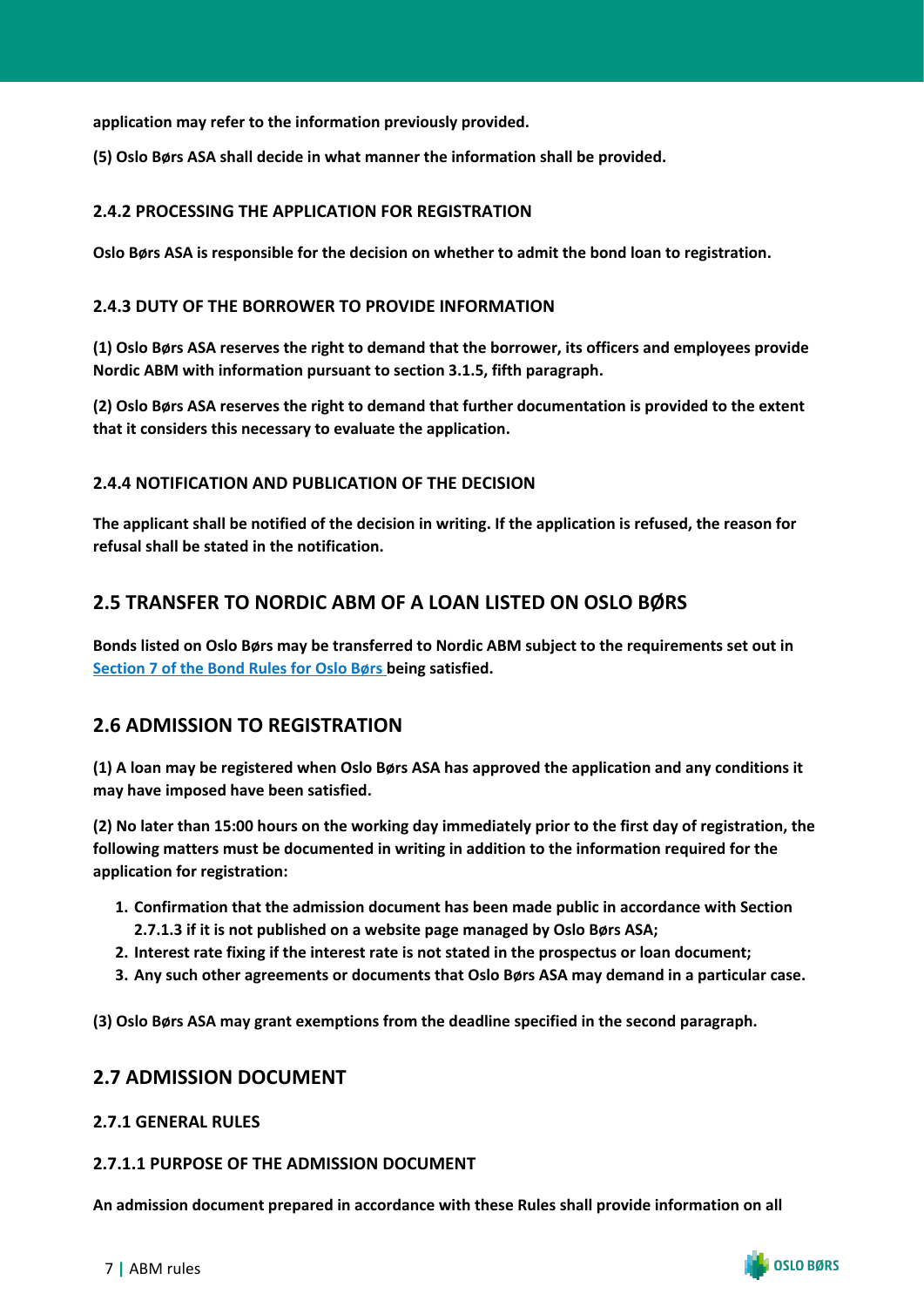**matters which, taking into account the particular nature of the borrower, are necessary to enable investors and their advisers to make a well informed assessment of the borrower's assets and liabilities, its financial position, earnings and prospects, and of the rights attaching to the loan. The admission document must not contain misleading or incomplete information about circumstances to which importance must be attached when assessing whether to buy or sell the bonds.**

#### **2.7.1.2 INSPECTION OF THE ADMISSION DOCUMENT**

**(1) Oslo Børs ASA shall inspect the admission document before it can be published.**

**(2) Oslo Børs ASA shall complete its inspection as soon as possible, and not later than one week after receiving the final admission document and other material.**

**(3) Oslo Børs ASA shall notify the borrower in writing of the result of the inspection.**

#### **2.7.1.3 PUBLICATION OF THE ADMISSION DOCUMENT**

**(1) The admission document shall be published by making it publicly available electronically on the borrower's or the manager's website, or on a website as mentioned in the second paragraph.**

**(2) Oslo Børs ASA shall have the right to publish the admission document on a web site operated by Oslo Børs ASA.**

#### **2.7.1.4 SUPPLEMENTS TO THE ADMISSION DOCUMENT**

**Every significant new factor, significant error or inaccuracy in the admission document capable of affecting the assessment of the bonds which arises or is noted between the time at which the inspection of the admission document is completed and the time at which the bonds are registered on Nordic ABM must be shown in a supplement to the admission document. The supplement shall be approved by Oslo Børs ASA in accordance with section 2.7.1.2, and shall be published without undue delay in accordance with section 2.7.1.3.**

#### **2.7.1.5 EXEMPTIONS**

**Section 2.7.3.3 shall not apply to a registration in respect of:**

- **1. Bonds issued by an EEA state, an EEA central bank or the European Central Bank,**
- **2. Bonds guaranteed by an EEA state.**

#### **2.7.1.6 DISPENSATIONS**

**(1) Oslo Børs ASA may grant full or partial exemptions from the duty to produce an admission document pursuant to section 2.3.4 in respect of the registration of**

- **1. Bonds with maturity of less than 12 months,**
- **2. Bonds issued by a regional or local authority or equivalent authority in another EEA state,**
- **3. Bonds guaranteed by a regional or local authority or equivalent authority in another EEA state,**
- **4. Bonds issued by a public international body or organisation of which at least one EEA state is a member,**

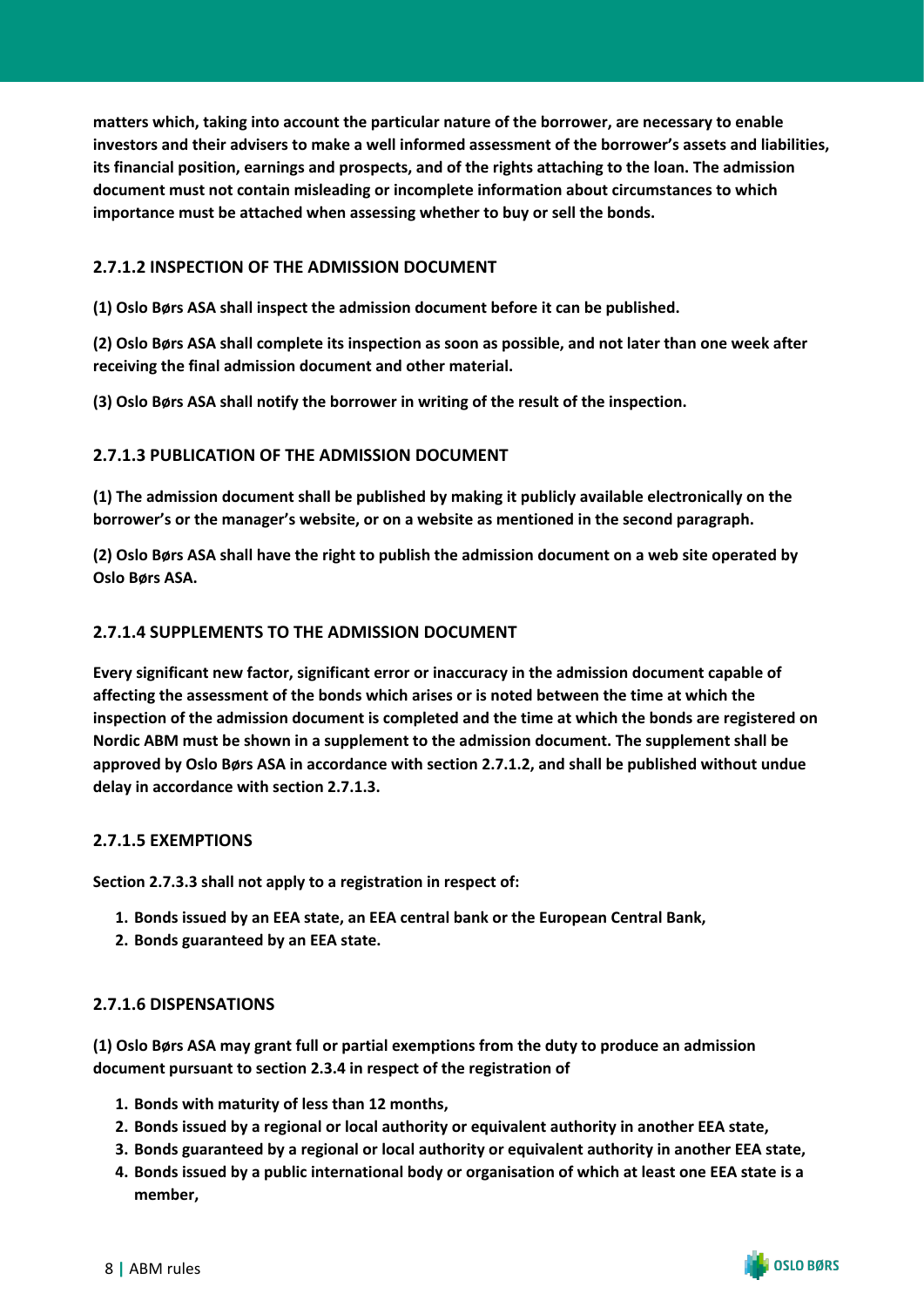**5. Bonds issued by non-profit organisations with the purpose of raising funds for charitable purposes.** 

**(2) Oslo Børs ASA may permit certain information to be omitted from the admission document if the information is of minor importance and is not such as will influence the assessment of the borrower's financial condition and prospects.**

#### <span id="page-10-0"></span>**2.7.2 CONTENT REQUIREMENTS**

#### **2.7.2.1 STATEMENT OF RESPONSIBILITY**

**The borrower is responsible for the admission document and must provide a statement in the admission document confirming that to the best of its knowledge the information contained in the admission document is in accordance with the facts and the document contains no omission likely to affect its import.**

#### **2.7.2.2 MINIMUM REQUIREMENTS FOR THE ADMISSION DOCUMENT**

**(1) If the borrower has one or more loans registered on Nordic ABM, or has issued bonds, shares or equity certificates that are listed on a recognised stock exchange or other regulated market, the admission document shall at a minimum include:**

- **1. The borrower's most recent annual report and accounts and the most recent interim report.**
- **2. A description of the borrower's business activities unless this is provided in the annual report.**
- **3. A loan description pursuant to Section 2.7.2.4.**
- **4. A copy of the loan agreement where such an agreement has been entered into.**

**(2) The first paragraph shall apply similarly if the borrower has existed for at least three years and has not changed its corporate structure, business concept or other material features of its activities in the last three years. If this is not the case, the admission document must include the annual report and accounts for the last three financial years. Oslo Børs ASA may grant an exemption in whole or part from the second sentence.**

**(3) If a trustee has been appointed for the loan, cf. section 2.3.3, and the loan is registered no later than four weeks after the settlement date, the statement of responsibility in favour of the trustee may replace the statement required pursuant to Section 2.7.2.1. Oslo Børs ASA reserves the right to specify the wording of such a statement.**

## **2.7.2.3 ADDITIONAL REQUIREMENTS FOR THE ADMISSION DOCUMENT**

**(1) Where the borrower does not fall within the scope of Section 2.7.2.2, first or second paragraph, the admission document must contain the following information in addition to the information set out in section 2.7.2.2, first paragraph, items 3 and 4:**

- **1. Business name, registered office, and head office if different from the registered office**
- **2. Date of incorporation. The length of life of the borrower if this is not indefinite.**
- **3. The legislation to which the borrower is subject.**
- **4. Indication of the borrower's objects and purposes as set out in its articles of association.**
- **5. Company registration number.**

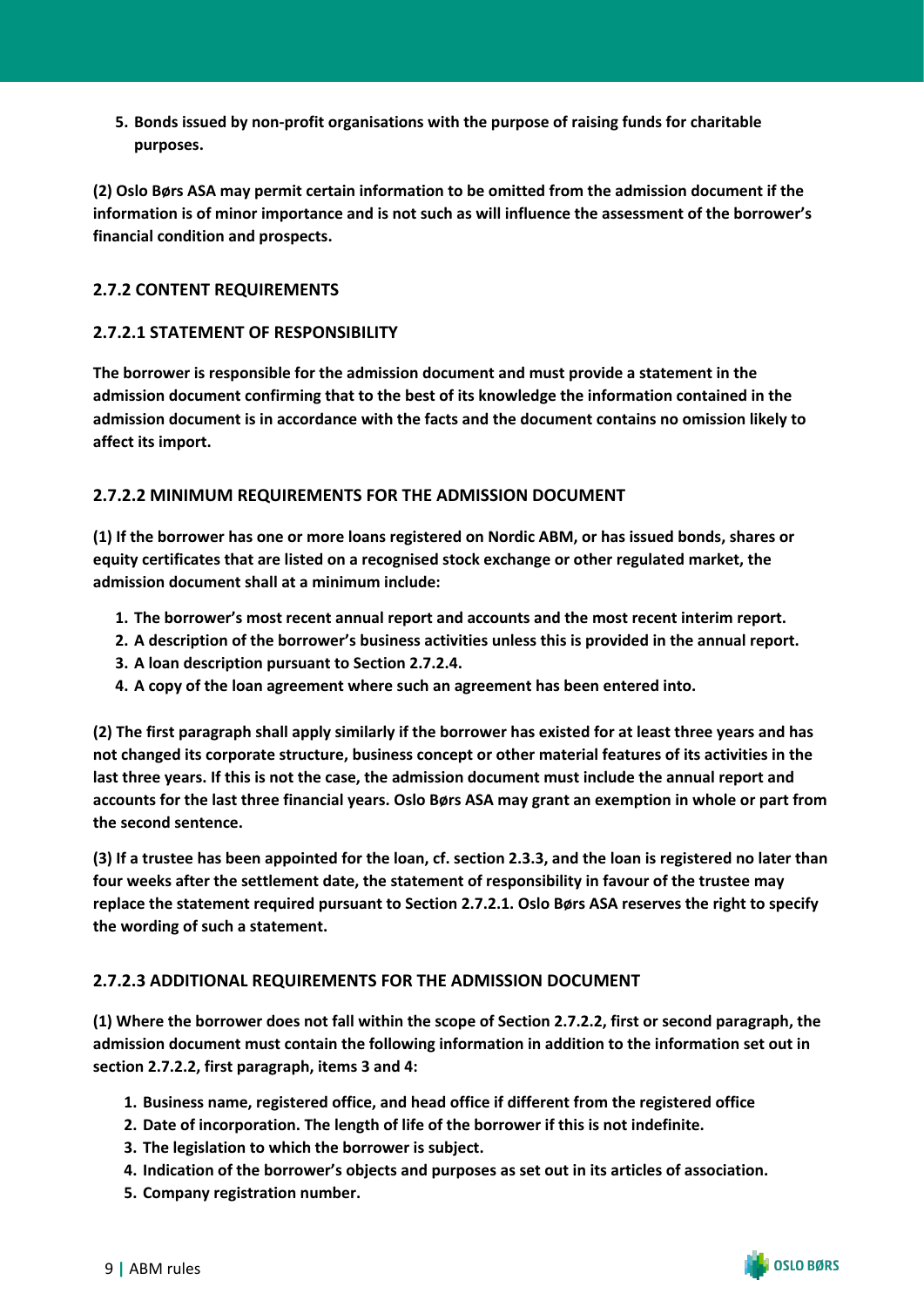- **6. The borrower's equity capital and the distribution of this capital between distributable reserves and undistributable reserves. Details must be given of imminent changes in the issued capital that have been formally approved.**
- **7. Information on the borrower's borrowings and outstanding loans. Any loss trend must be summarised and commented on.**
- **8. If the borrower belongs to a group, or to a group of undertakings that are interrelated through common ownership or common management, a brief description of the structure and ownership of the group and the borrower's role within the group.**
- **9. The number, book value and nominal value of own shares owned by the borrower or by a company in which the borrower directly or indirectly owns more than 50% of the shares.**
- **10. Description of the borrower's principal activities, stating the main categories of products sold and/or services performed, as well as a description of the borrower's corporate structure or organisational structure. If relevant, an indication of any significant new products and/or activities.**
- **11. Information on turnover and operating results during the past two financial years.**
- **12. Location and size of establishments accounting for more than 10% of the borrower's turnover or production. A summary account of real estate of significance owned by the borrower.**
- **13. For mining, power production, petroleum extraction and similar activities a description of deposits, an estimate of economically exploitable reserves and expected period of lifetime must be provided where this information is of material importance.**
- **14. Where the information given pursuant to 11 to 13 has been influenced by extraordinary factors, that fact shall be mentioned.**
- **15. Information on patents and licences, production, financing and sales agreements and on new production methods owned by the borrower and on which the borrower is dependent, where such factors are of significant importance to the borrower's business.**
- **16. Information on any legal disputes, arbitration proceedings, legal decisions, arbitration rulings or settlements not shown in the accounts appended to the admission document which have or may have a significant effect on the borrower's financial position.**
- **17. Description, with figures, of the main investments made, including investment in shares, units, bonds etc., over the past three financial years and so far in the current financial year.**
- **18. Information concerning the principal investments being made with the exception of interests being acquired in other undertakings. Distribution of these investments geographically and by method of financing.**
- **19. Information concerning any major future investments planned by the borrower that have been approved by its corporate bodies.**
- **20. Audited financial information in accordance with the accounting legislation to which the borrower is subject for the two preceding financial years or for such shorter accounting period as the borrower has been in existence. Oslo Børs ASA may require a statement based on the three preceding financial years if called for in special circumstances. Interim reports in accordance with section 3.4.4 shall be included if such reports have been published since the most recent annual report. It must be stated whether or not the interim report has been audited.**
- **21. General information on the development of the borrower's activities since the end of the financial year covered by the last published annual accounts. Information on the most significant recent trends in production, sales and stocks and the state of the order book, and recent trends in costs and selling prices and other factors of material significance for operations. Oslo Børs ASA reserves the right to require that pro forma figures are included.**
- **22. Names, addresses and functions in the issuing undertaking of the following persons, and an indication of the principal activities performed by them outside the borrower where these are**

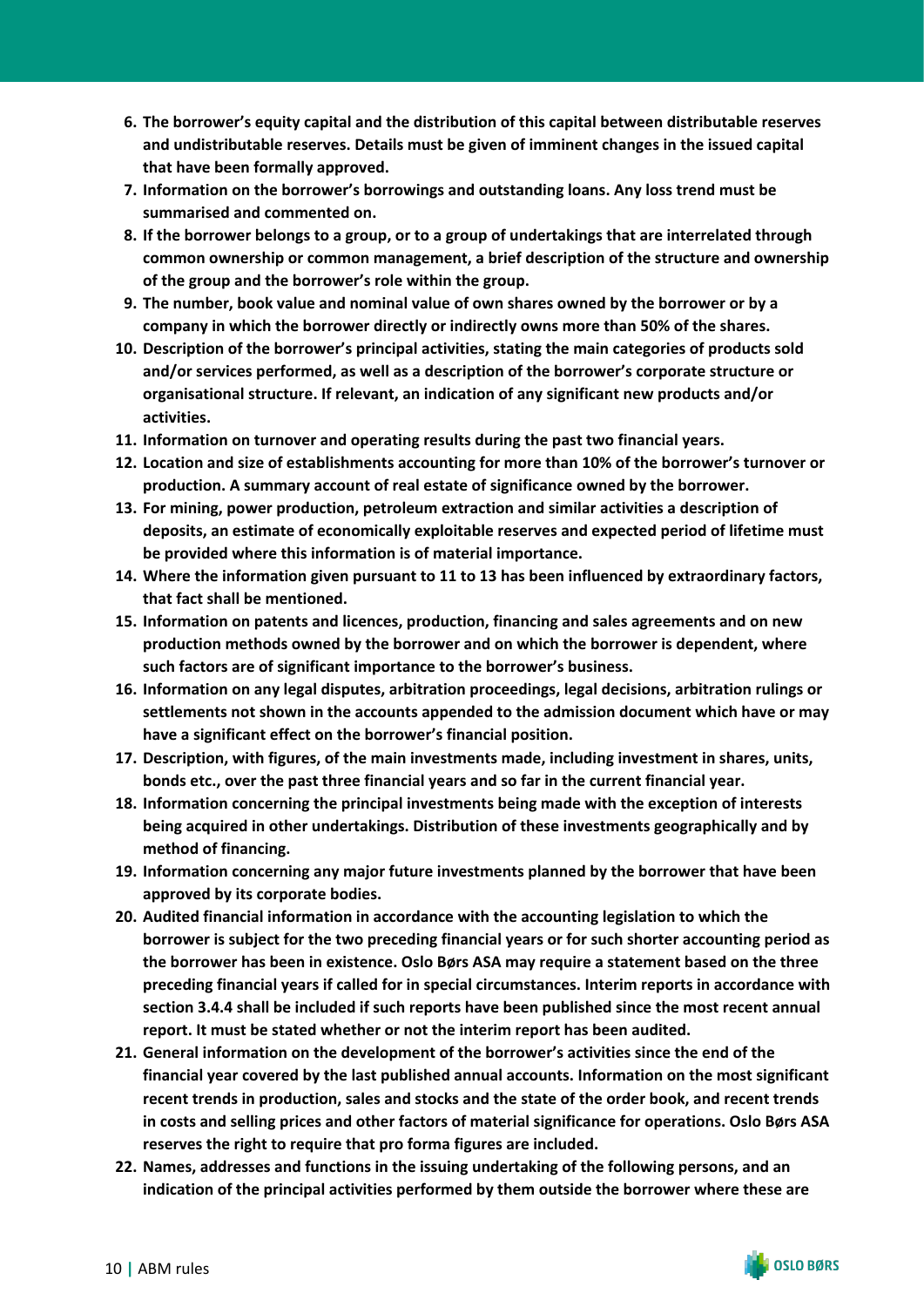**significant in relation to the borrower:**

- **1. Members of the administrative, management or supervisory bodies,**
- **2. General partners if the borrower is a limited partnership Company.**
- **23. Identity of the parties who assisted the borrower in the preparation of the admission document. Where the admission document has been prepared by a party other than the borrower, this party's name must be provided. Where a party has prepared only parts of the admission document, the parts to which this applies must be specified.**
- **24. The name and address of the auditor who has audited the borrower's annual report and accounts for the last three financial years. If the auditor has deemed that the accounts should not be adopted as they stand or has made comments, qualifications or reservations in the audit report, this must be stated together with the reasons given. If the borrower has replaced the auditor during the past three years, or the auditor has stepped down and has given grounds for so doing, this must be mentioned. If the auditor has audited information in the admission document, the admission document shall state which information was audited.**
- **25. Information on where the documents mentioned in the admission document in respect of the borrower are available for inspection.**
- **26. The statement referred to in section 2.7.2.1.**

**(2) Oslo Børs ASA may grant exemptions from items 1-26 of the first paragraph if called for by special circumstances.**

#### **2.7.2.4 REQUIRED CONTENT OF THE LOAN DESCRIPTION**

**(1) The loan description must include a description of all the features necessary to evaluate the terms and conditions of the loan, including:**

- **1. The total nominal amount of the loan. If the borrower is allowed to increase the amount of the loan, the terms and conditions for such an increase and the overall limit of the loan must be provided.**
- **2. Currency in which the loan will be drawn down and repaid. If the loan is to be drawn down or repaid in a basket of currencies or if the loan is to be repaid in a currency other than that in which it is drawn down, the terms and conditions for this must be provided.**
- **3. The purpose for which the proceeds of the loan will be used.**
- **4. The nominal value of the bonds issued.**
- **5. The price at which bonds will be issued and redeemed.**
- **6. Information on the income generated by the bonds and any other benefits they confer, including the nominal interest rate and the terms and conditions for paying accrued interest including the date from which interest becomes payable and the due date for interest or other benefits. If the nominal interest rate is variable, information must be provided on how the interest rate will be determined from time to time. Information must also be provided on the procedures for the allocation of any other benefits attaching to the bonds regardless of the nature of the benefit, and the method of calculating such benefits.**
- **7. Arrangements for the amortisation of the loan. Repayment date and amortisations, including the repayment procedures. If early repayment is permitted, either on the initiative of the borrower or the bondholder, this must be detailed together with the terms and conditions for such early repayments and the time-limit for distributing the notice.**
- **8. The time limit on the validity of claims to interest and repayment of principal.**
- **9. Details of any collateral pledged in respect of the bonds issued, including a summary of the clauses in the loan agreement that affect the collateral or that cause the loan to have lower**

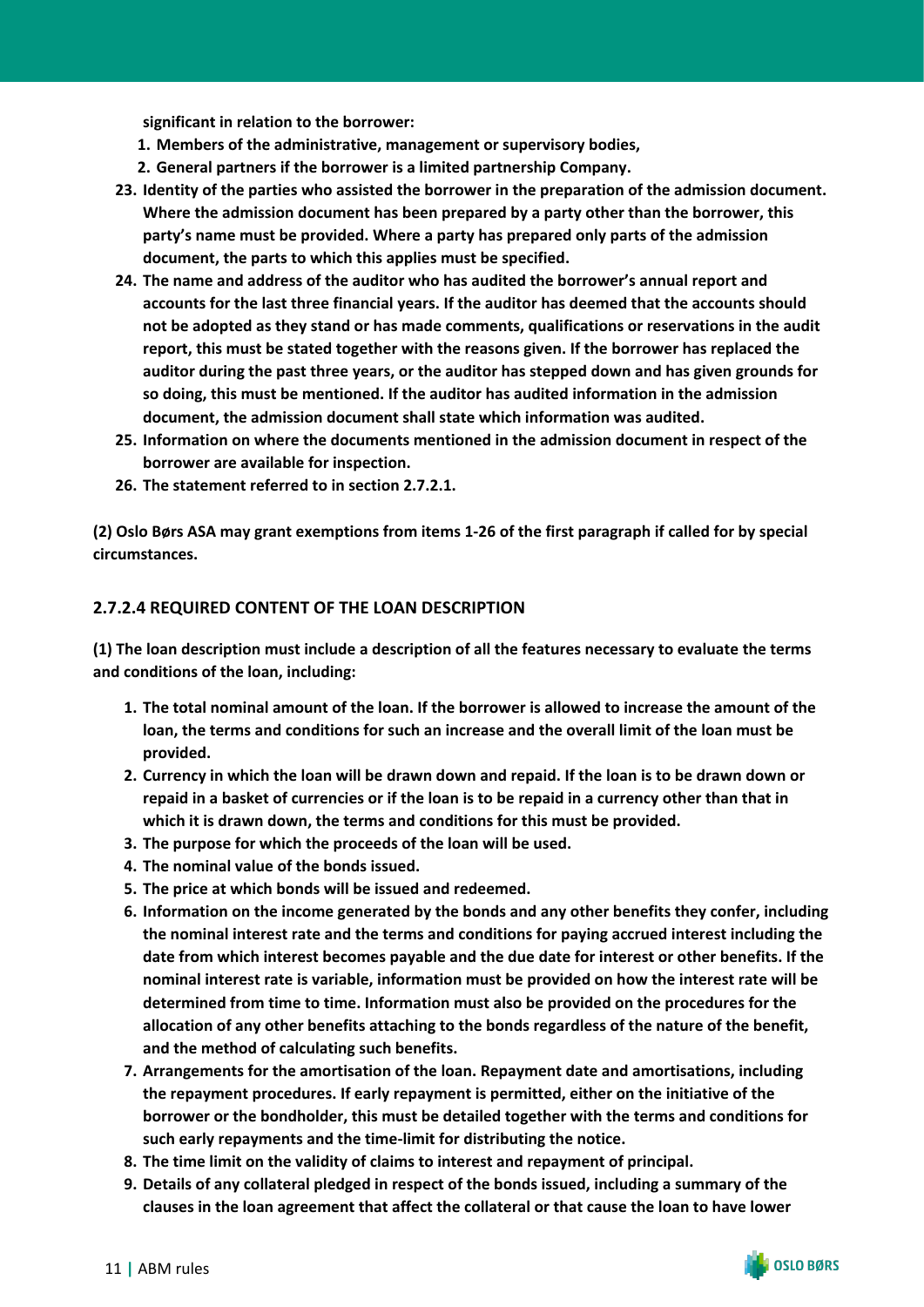**priority than current or future liabilities of the borrower. If the loan is secured by a mortgage, information must be provided on the asset(s) subject to mortgage that is sufficient for the investor to form a well-informed assessment of the collateral associated with the bonds.**

- **10. Other terms and conditions that are significant for the registration or trading of the bonds.**
- **11. Tax on the income from the bonds withheld at source in the country of origin and/or Norway. Indication as to whether the borrower assumes responsibility for the withholding of tax at source.**
- **12. Information on whether arrangements have been made for someone to represent the interests of bondholders, including details of who has been appointed and the terms and conditions of such representation.**
- **13. Statement of where any legal agreements that regulate the representation of bondholders and the registration documents are made available for inspection.**
- **14. Description of the requirements and procedures for changes to the terms and conditions of the loan, and the requirements and procedures for declaring the loan in default.**
- **15. The name and address of the manager(s).**
- **16. The securities identification number used for the bonds in the Central Securities Depository mentioned in section 2.2.2, together with the name of the Central Securities Depository.**
- **17. Details of the Central Securities Depository agent and paying agent appointed by the borrower where appropriate.**
- **18. Indication of the legislation under which the bonds have been issued and of the competent court in the event of litigation.**
- **19. Information on any restrictions to the transferability of the bonds.**
- **20. Information on whether the bonds are listed on a regulated market or another equivalent market, or whether application will be made for such listing, including information on the regulated market(s) in question. This circumstance must be mentioned without creating the impression that any application for listing will necessarily be approved. If known, the earliest dates on which the securities will be admitted to listing.**
- **21. An account of the procedure for calling and holding a meeting of bondholders and the voting rights of bondholders at such a meeting, including information on who has the right to call a bondholders' meeting, time-limit for distributing the notice, the conduct of the meeting, minutes of the meeting, rights to attend the meeting if appropriate, quorum rules and any procedures for second or subsequent meeting(s).**
- **22. An account of any of the terms and conditions of the loan that the borrower can change at its own discretion without a meeting of bondholders, and how information on any such change will be notified to bondholders.**
- **23. Any other matters that may be deemed to be of significance for evaluation of the loan by investors.**

**(2) The requirements for the contents of the loan document can be satisfied by inclusion in the loan agreement.**

**(3) Where bonds give the bondholder the right to acquire shares, information shall be provided on where information can be found on the historic and current price performance and price movements for the underlying security, together with the ISIN number and the name of the issuer.**

**(4) Oslo Børs ASA may grant exemptions from one or more of items 1–23 of the first paragraph if called for by special circumstances.**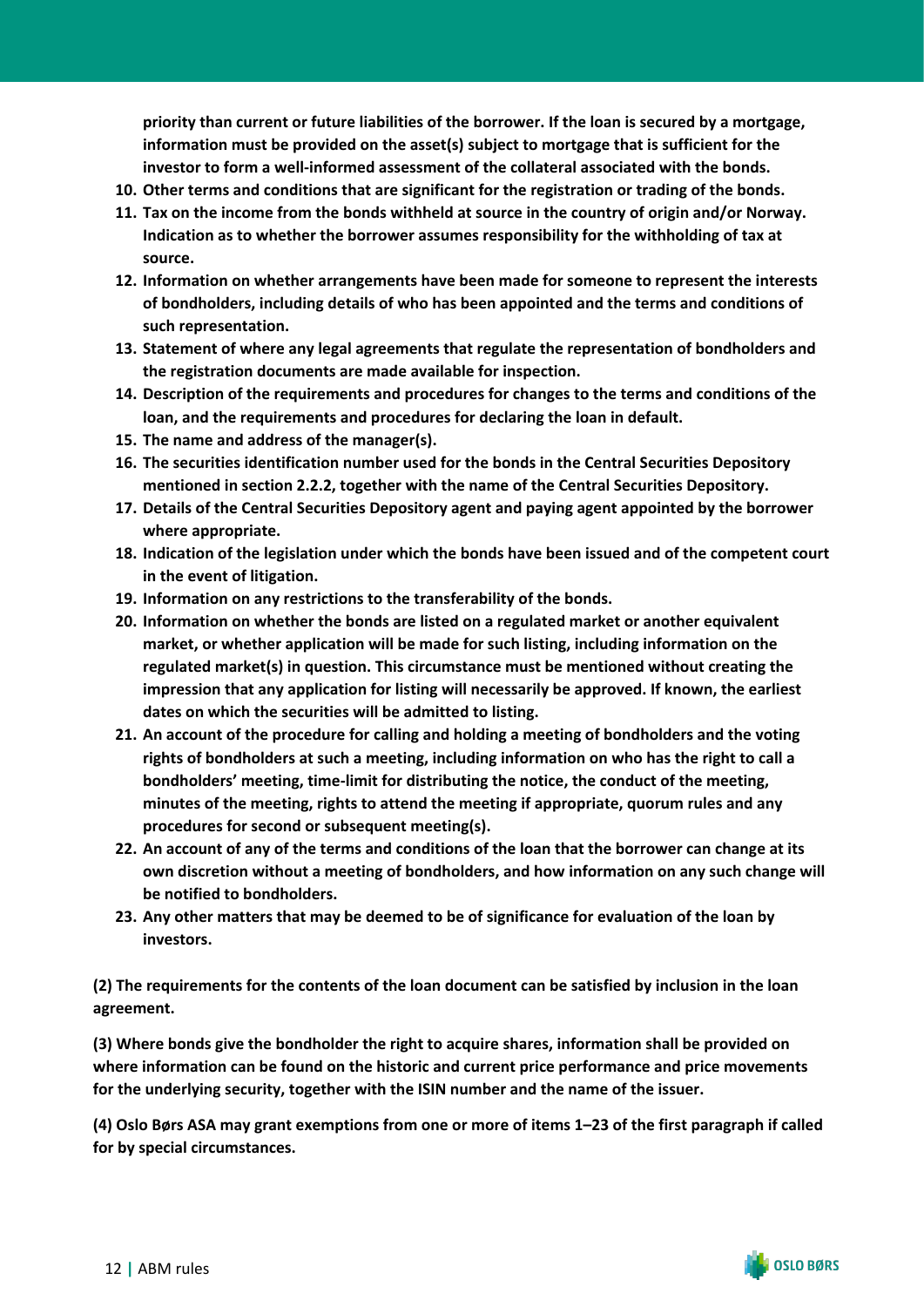#### **2.7.2.5 ADDITIONAL REQUIREMENTS**

**Oslo Børs ASA reserves the right to impose additional requirements on the content and format of the admission document if it considers this necessary pursuant to the considerations mentioned in section 2.7.1.1.**

#### <span id="page-14-0"></span>**2.7.3 USE OF A PROSPECTUS AS AN ADMISSION DOCUMENT**

**(1) An EEA prospectus approved pursuant to [Chapter 7 of the Securities Trading Act c](https://www.finanstilsynet.no/globalassets/laws-and-regulations/laws/securities-trading-act.pdf)an be used as an admission document subject to acceptance by Oslo Børs ASA. This also applies to an EEA prospectus used cross-border pursuant to [Section 7-9 of the Securities Trading Act.](https://www.finanstilsynet.no/globalassets/laws-and-regulations/laws/securities-trading-act.pdf)**

**(2) If a draft prospectus is sent to the prospectus authority for inspection and approval prior to the submission of the application for registration, the draft prospectus must be sent at the same time to Oslo Børs ASA.**

**(3) The final version of the EEA prospectus shall be submitted to Oslo Børs ASA as soon as possible after it is approved.**

# <span id="page-14-1"></span>**3. CONTINUING OBLIGATIONS OF BORROWERS**

# <span id="page-14-2"></span>**3.1 GENERAL REQUIREMENTS**

#### <span id="page-14-3"></span>**3.1.1 EQUAL TREATMENT**

**(1) Borrowers of bonds registered on Nordic ABM shall treat holders of their bonds on an equal basis. The borrower must not expose holders of its bonds to differential treatment that lacks a factual basis in the common interest of the borrower and the bondholders.**

**(2) In connection with the trading or issuance of bonds or rights to such bonds, the borrower's corporate bodies, officers or senior employees must not adopt measures which are likely to confer on themselves, individual owners of bonds or third parties an unfair advantage at the expense of other holders or the borrower. The same applies in respect of the trading or issuance of bonds or rights to such bonds in the group to which the borrower belongs.**

#### <span id="page-14-4"></span>**3.1.2 PROHIBITION OF UNREASONABLE BUSINESS METHODS**

**(1) No-one may employ unreasonable business methods when trading in financial instruments.**

**(2) Conduct of business rules shall be observed in approaches addressed to the general public or to individuals which contain an offer or encouragement to make an offer to purchase, sell or subscribe to financial instruments or which are otherwise intended to promote trade in financial instruments.**

#### <span id="page-14-5"></span>**3.1.3 FREELY TRANSFERABLE**

**The borrower shall ensure that the requirement for the bonds to be freely transferable, cf. section 2.2.1, first paragraph, shall be satisfied at all times.**

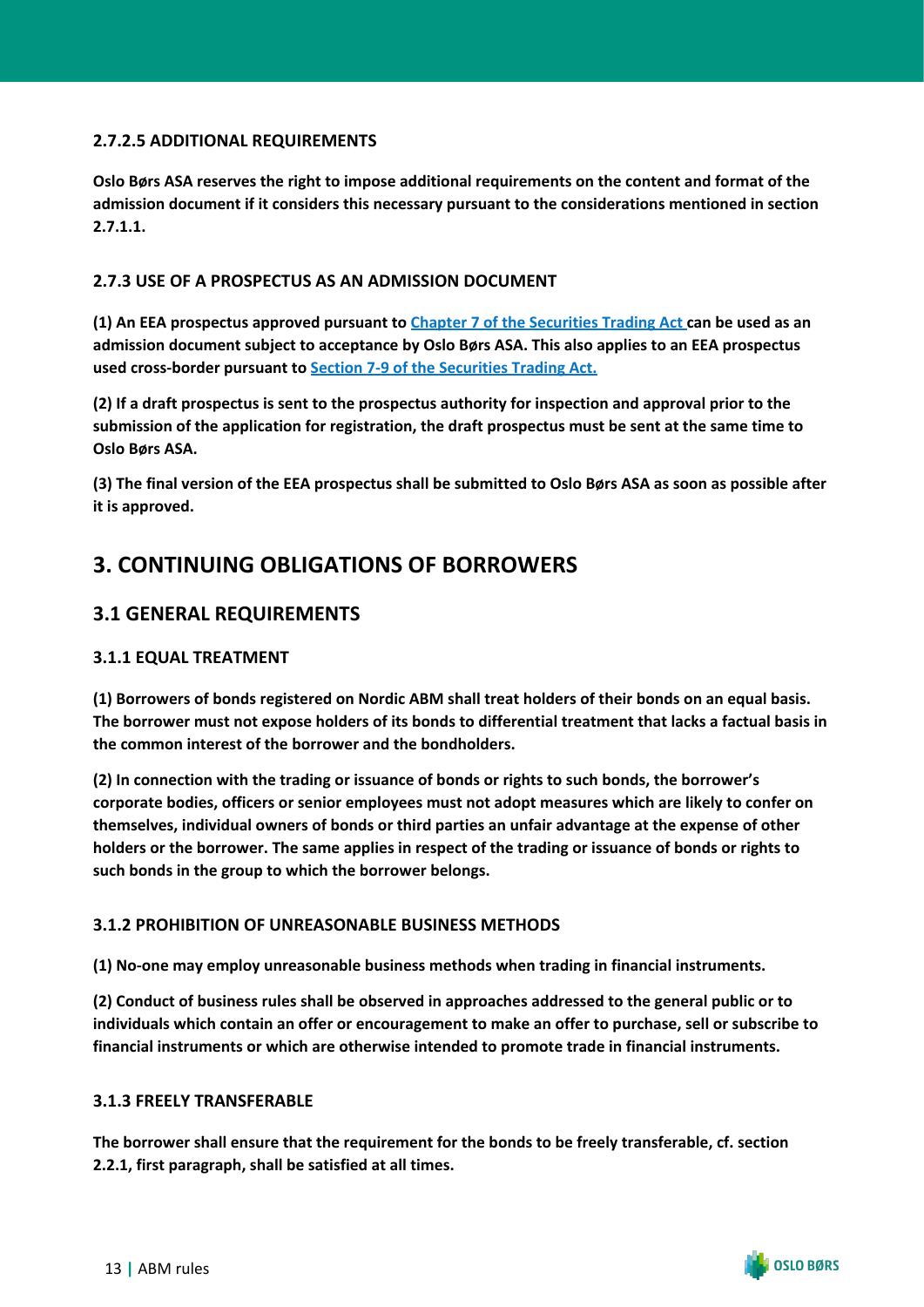#### <span id="page-15-0"></span>**3.1.4 CONTACT PERSON**

**The borrower shall at all times have a designated contact person who can be contacted by Oslo Børs ASA. It must be possible to reach the contact person without undue delay.**

#### <span id="page-15-1"></span>**3.1.5 INFORMATION TO BE PROVIDED TO OSLO BØRS ASA**

**(1) The borrower must immediately notify Oslo Børs ASA of changes in the following matters:**

- **1. The borrower's articles of association or equivalent constitutional rules;**
- **2. The international securities identification number (ISIN) of the borrower's bonds in the Central Securities Depository, change of Central Securities Depository, Central Securities Depository agent and of the borrower's paying agent;**
- **3. A new or amended repayment plan in connection with changes in outstanding volume;**
- **4. Listing of the bonds on a regulated market or application for such listing;**
- **5. Suspension or removal from listing of the bonds from a regulated market;**
- **6. Changes to any loan agreement.**

**The borrower shall be subject to the duty to provide this information regardless of whether or not the borrower is also under a duty to publicly disclose information on such changes pursuant to section 3.2.**

**(2) The borrower must, no later than 7 calendar days after the expiry of each calendar month, provide Oslo Børs ASA with a status report for each open bond loan save to the extent that any changes have been disclosed by publishing an announcement pursuant to section 3.2.2, first paragraph, item 5. The status report shall detail changes in outstanding volume and in the borrower's own holdings of the bonds in question. Oslo Børs ASA may grant exemptions from the first and second sentence if it receives the information mentioned from the Central Securities Depository.**

**(3) If it can no longer be assumed that the bonds satisfy the conditions for registration on Nordic ABM, this must be notified to Oslo Børs ASA immediately.**

**(4) In the event of any changes to the information about the borrower that Oslo Børs ASA requires to be recorded in the electronic portal for issuers, NewsPoint, the borrower shall ensure that such changes are made to the information stored in the system without delay, including changes in relation to the following:**

- **1. The borrower's contact details (postal and street addresses, e-mail address, website and telephone number);**
- **2. The borrower's contact person, as well as the contact person's e-mail address and telephone number.**

**(5) The borrower, its officers and employees must, upon request, provide Oslo Børs ASA with all information that Oslo Børs ASA considers necessary to ensure that registration is carried out in accordance with these Rules, the Trading Rules and the general rules that arise through securities legislation and any regulations issued in this respect, except where such information is subject to a duty of confidentiality imposed by law. Information to be provided pursuant to this section shall be provided in such manner as Oslo Børs ASA may require.**

**(6) Oslo Børs ASA may demand an annual update of the information mentioned in the first paragraph etc.**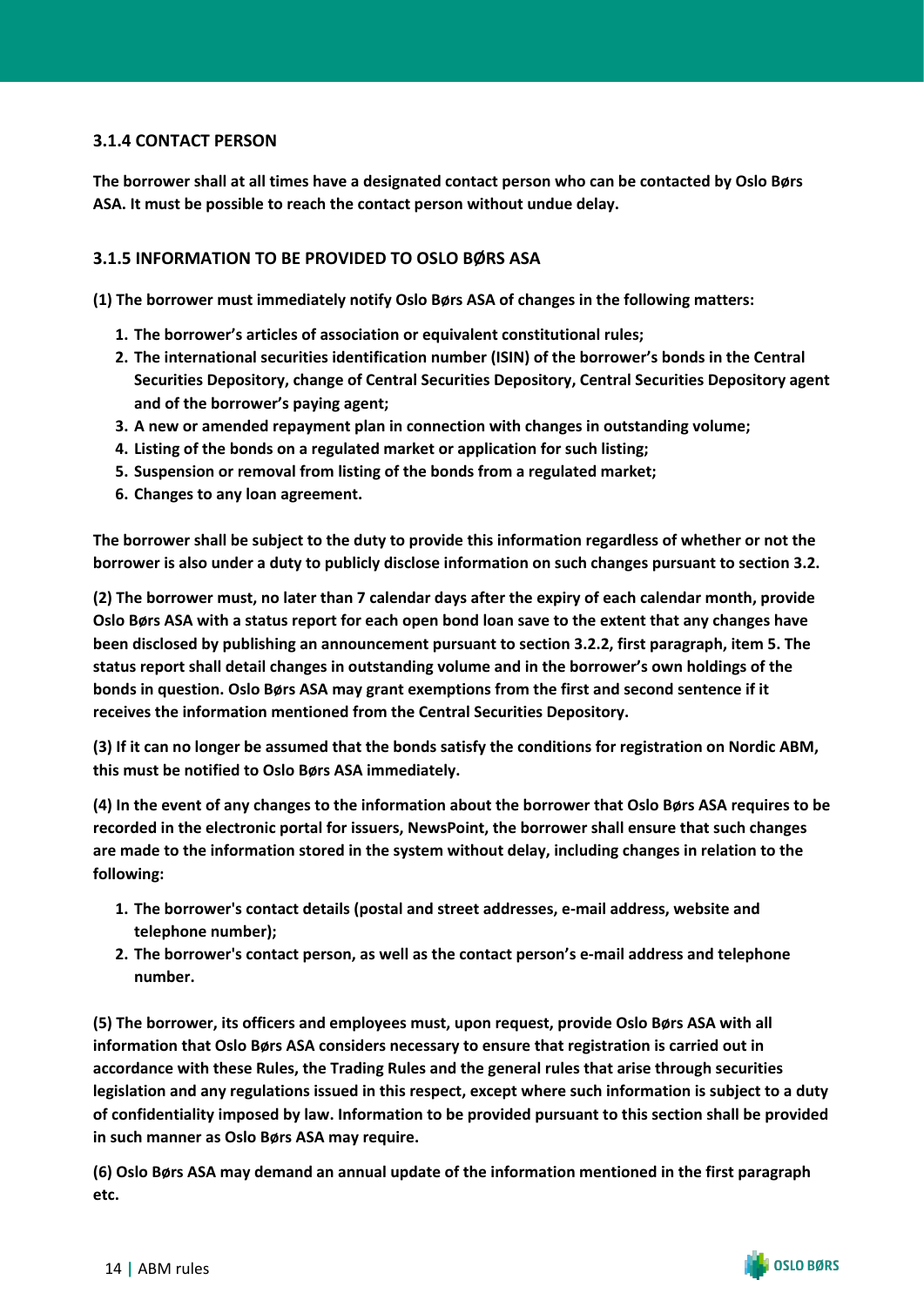#### <span id="page-16-0"></span>**3.1.6 COMMUNICATIONS WITH OSLO BØRS ASA**

**All applications, requests, and other communications from the borrower to Oslo Børs ASA in respect of permissions, approvals etc. must be submitted in writing. Oslo Børs ASA shall deal with such communications without undue delay and communicate the result in writing.**

#### <span id="page-16-1"></span>**3.1.7 PUBLIC DISCLOSURE OF INFORMATION IN SPECIAL CIRCUMSTANCES**

**If it is considered necessary in the interests of participants, Oslo Børs ASA can demand that the borrower publicly discloses specific information within such timetable as Oslo Børs ASA may determine.**

#### <span id="page-16-2"></span>**3.1.8 CHANGE OF DEBTOR**

**Following a change of debtor, the new debtor shall be subject to the ABM Rules. Oslo Børs ASA can require the new borrower to document its compliance with selected parts of the requirements for registration set out in section 2.**

## <span id="page-16-3"></span>**3.2 CONTINUING DUTY OF DISCLOSURE**

#### <span id="page-16-4"></span>**3.2.1 INSIDE INFORMATION**

#### **3.2.1.1 CONTENT OF THE DUTY OF DISCLOSURE**

**(1) The borrower must, on its own initiative, as soon as possible publish inside information that directly concerns the borrower.**

**(2) Inside information refers to precise information about the bonds, the borrower of the bonds or other matters that is likely to influence the price of the bonds or related financial instruments appreciably and which is not publicly available or commonly known to the general public.**

**(3) Precise information refers to information that indicates that one or more circumstances or events have arisen or occurred, or can reasonably be expected to arise or occur, that are sufficiently specific to lead to the conclusion that such circumstance or event may have an effect on the price of the bonds or related financial instruments.**

**(4) Information that is likely to influence the price of the bonds or related financial instruments appreciably refers to information that a reasonable investor would be likely to use as part of the basis for investment decisions.**

**(5) Information such as is mentioned in the first paragraph shall be published in accordance with section 3.5.**

**(6) Information that shall be notified or publicly disclosed as a result of admission to trading on other regulated markets shall be submitted to Oslo Børs ASA in writing for public disclosure in accordance with section 3.5, at the latest when notification is sent to another regulated market or the information is publicly disclosed in some other way.**

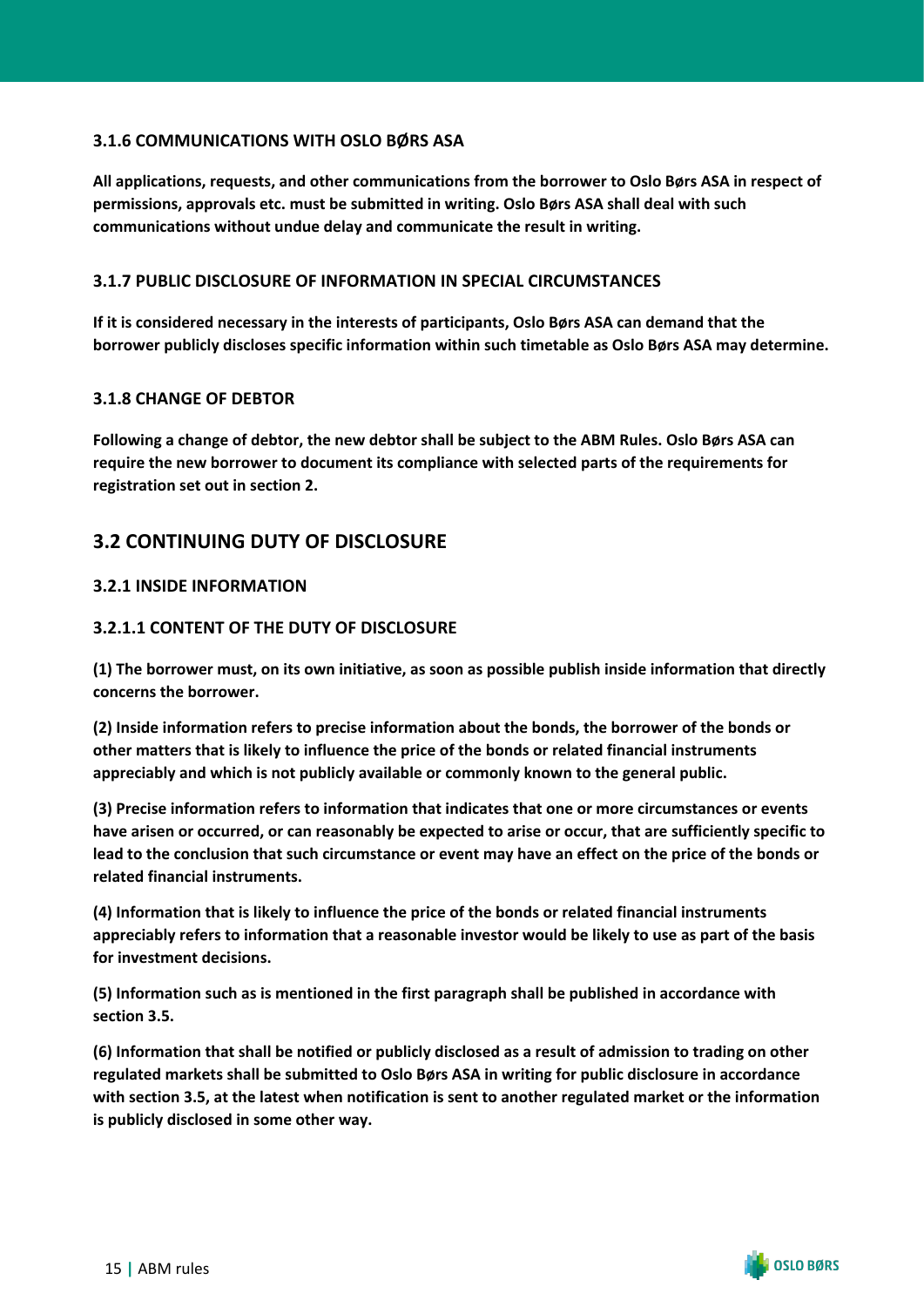#### **3.2.1.2 DELAYED PUBLICATION**

**(1) The borrower may delay the public disclosure of information mentioned in section 3.2.1.1, first paragraph, in order not to harm its own legitimate interests, provided that the public is not misled by the delay and the information is kept confidential, cf. section 3.2.1.3.**

**(2) Legitimate interests as mentioned in the first paragraph may typically relate to:**

- **1. Negotiations in course, or related elements, where the outcome or normal pattern of those negotiations would be likely to be affected by public disclosure. In particular, in the event that the financial viability of the borrower is in grave and imminent danger, although not within the scope of the applicable insolvency law, public disclosure of information may be delayed for a limited period where such a public disclosure would seriously jeopardise the interest of existing and potential bondholders by undermining the conclusion of specific negotiations designed to ensure the long-term financial recovery of the borrower.**
- **2. Decisions taken or contracts made which need the approval of another body of the borrower in order to become effective due to the organisation of the borrower, provided that public disclosure of the pending decision or contract together with the simultaneous announcement that final approval is still pending would jeopardise the correct assessment of the information by the public.**

**(3) The borrower must, on its own initiative, promptly notify Oslo Børs ASA of any delay in disclosing information, including the background for the decision to delay publication. This notification shall be given to the Market Surveillance and Administration Department of Oslo Børs ASA. The duty to notify Oslo Børs ASA does not apply to the delayed publication of financial information in interim reports.**

**(4) If the borrower has reason to believe that information as mentioned in the first paragraph is known to or about to become known to unauthorised parties, the borrower shall on its own initiative as soon as possible publish the information in accordance with section 3.5.1.**

#### **3.2.1.3 MANAGEMENT OF INFORMATION PRIOR TO IT BEING MADE PUBLIC**

**(1) The borrower must not disclose inside information to unauthorised persons.**

**(2) The borrower must handle inside information with due care so that the inside information does not come into the possession of unauthorised persons or be misused.**

**(3) The borrower must have routines in place to ensure that inside information is kept confidential.**

**(4) The borrower must ensure that a list is maintained of everyone given access to inside information in accordance with [Section 3-5 of the Securities Trading Act](https://www.finanstilsynet.no/globalassets/laws-and-regulations/laws/securities-trading-act.pdf).**

**(5) If access to inside information is given to an external legal entity, the list must include the employees, officers, advisers etc. of the company who are given access to the information.**

**(6) The list must be kept up-to-date at all times, and must include information on**

- **1. the identity of persons with access to inside information,**
- **2. the date and time the person was given access to such information,**
- **3. the person's office or employment,**
- **4. the reason the person is included on the list, and**

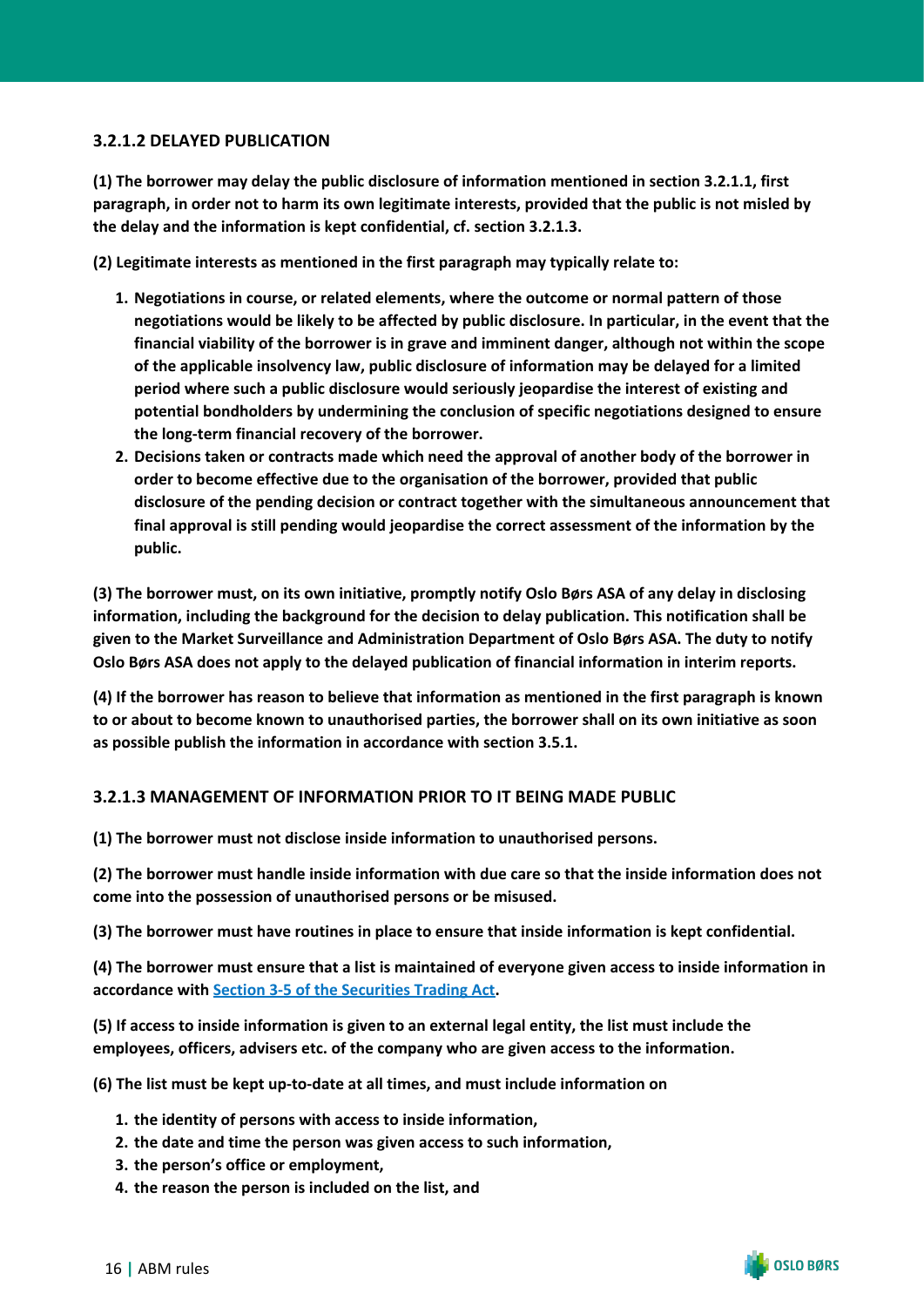**5. the date on which the list and any change to the list was prepared.**

**(7) The list must be securely stored for at least five years from each date the list is produced or updated.**

**(8) If Oslo Børs ASA so requests, the borrower shall send a copy of the list to Oslo Børs ASA without delay.**

**(9) The borrower must ensure that persons given access to inside information are made aware of the duties and responsibilities this implies, and must ensure that such persons sign a confidentiality undertaking.**

**(10) The first to ninth paragraphs shall not apply to dispositions made by or on behalf of an EEA state, the European Central Bank, a central bank in an EEA state or other government body in such states when the disposition is a part of an EEA state's monetary or foreign exchange policy or management of public debt.**

#### <span id="page-18-0"></span>**3.2.2 OTHER MATERIAL MATTERS**

**(1) The borrower must immediately publicly disclose:**

- **1. Any changes in the rights attaching to the borrower's loan, including changes in terms or conditions that may indirectly affect the bondholder's legal status, in particular changes in borrowing terms or interest rates.**
- **2. Proposals and resolutions by the borrower's competent bodies on corporate actions such as mergers, demergers, conversion and material changes in the borrower's equity Capital.**
- **3. Sale of or offer for a substantial portion of the borrower's assets or business activity and the result of the offer.**
- **4. Any decision to halt payments, open debt settlement proceedings, including private debt settlement proceedings, any resolution regarding voluntary debt settlement, compulsory debt settlement, public administration or insolvency proceedings on the part of the borrower.**
- **5. Substantial changes in the outstanding amount of the bond loan or the borrower's own holding in the loan. The announcement must include a new repayment plan if the change is of significance in this respect.**
- **6. Any decision to redeem the loan, either wholly or in part, prior to the maturity date. Such information must be published in a separate announcement in accordance with content requirements set out in [Notice.](https://www.oslobors.no/ob_eng/Oslo-Boers/Regulations/Notices-and-other-documentation)**
- **7. Any decision to postpone the maturity date of the loan. Such information must be published in a separate announcement in accordance with content requirements set out in [Notice.](https://www.oslobors.no/ob_eng/Oslo-Boers/Regulations/Notices-and-other-documentation)**
- **8. Any change to the overall limit of the loan.**
- **9. Factors of material importance as regards mortgaged or pledged items, guarantees and other collateral furnished for the loan, including any new valuation of a mortgaged or pledged item, as well as other factors with a material bearing on the collateral.**
- **10. Factors of material importance as regards changes in the borrower's ownership structure.**
- **11. Resolutions passed by a bondholders' Meeting.**
- **12. Change of debtor.**
- **13. Registered change of the borrower's name.**
- **14. Buy-back offer sent to bondholders and the result of the offer.**
- **15. Changes in choice of law and venue of jurisdiction for the borrower.**

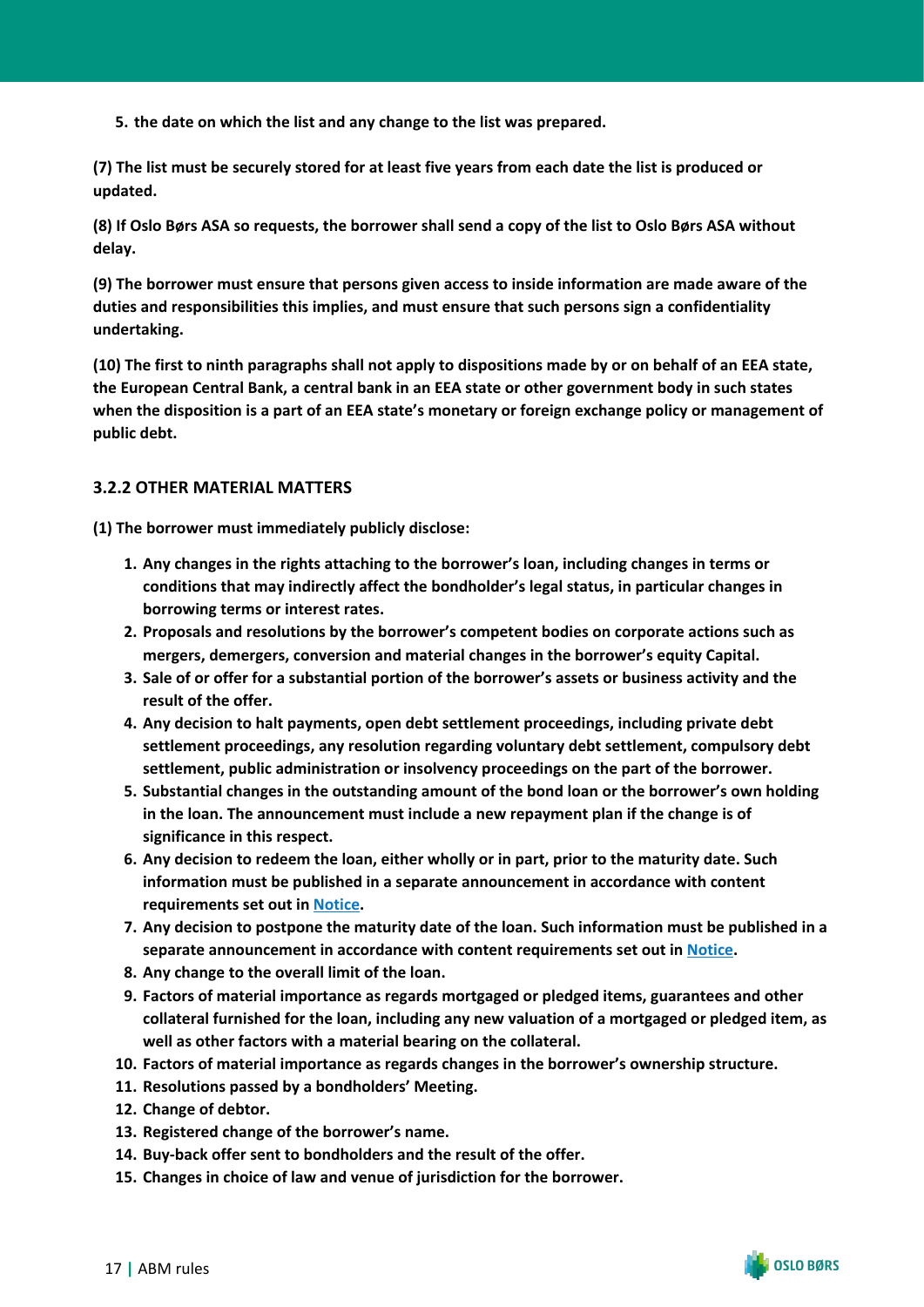**(2) If the information must be deemed to be inside information pursuant to section 3.2.1.1, then section 3.2.1.2 and section 3.2.1.3, first to third paragraphs, shall apply similarly.**

#### <span id="page-19-0"></span>**3.2.3 NOTICES TO BONDHOLDERS**

**Any notice sent to bondholders must be published no later than the time at which such notice is distributed.**

## <span id="page-19-1"></span>**3.2.4 ADDITIONAL REQUIREMENTS FOR BONDS THAT CONFER THE RIGHT TO ACQUIRE SHARES ISSUED BY THE BORROWER**

**A borrower that has issued registered bonds on Nordic ABM that give bondholders the right to acquire shares issued by the borrower shall, in addition to the provisions of section 3.2, publicly disclose inside information as if the shares were listed on a regulated market.**

# <span id="page-19-2"></span>**3.3 GENERAL RULES OF CONDUCT**

#### <span id="page-19-3"></span>**3.3.1 PROHIBITION ON MISUSE OF INSIDE INFORMATION**

**(1) The borrower, its officers or employees of the borrower who are in possession of inside information may neither directly nor indirectly, for own or third-party account, subscribe, purchase, sell or exchange bonds which are registered, or for which registration has been applied for, on Nordic ABM, or incite others to carry out such dispositions. This also applies to entering into, buying, selling or exchanging options or forward/futures contracts or equivalent rights linked to bonds or inciting such dispositions.**

**(2) The first paragraph applies only to the misuse of information as mentioned in that paragraph. The first paragraph does not prevent the normal exercise of option or futures/forward contracts previously entered into upon the expiry of such contracts.**

#### <span id="page-19-4"></span>**3.3.2 PROHIBITION AGAINST GIVING ADVICE**

**The borrower, its employees and officers must not give advice to others about trading in the bonds to which the inside information relates or derivative instruments related to the bonds.**

#### <span id="page-19-5"></span>**3.3.3 PROHIBITION OF MARKET MANIPULATION**

**(1) Neither the borrower, nor the employees or officers of the borrower, must engage in any market manipulation in respect of bonds registered on Nordic ABM either on their own account or on the account of others.**

**(2) Price manipulation refers to:**

- **1. Trade registrations which give, or are likely to give, false, incorrect or misleading signals as to the supply of, demand for or price of the bonds, or which secure the price of one or several bonds at an abnormal or artificial level, unless it can be established that the reasons for doing so are legitimate and that the trade conforms to conduct accepted by Oslo Børs ASA as market practice for Nordic ABM, or**
- **2. Transactions entered into in relation to any form of misleading conduct, or**
- **3. Dissemination of information through the media, including the Internet, or by any other means,**

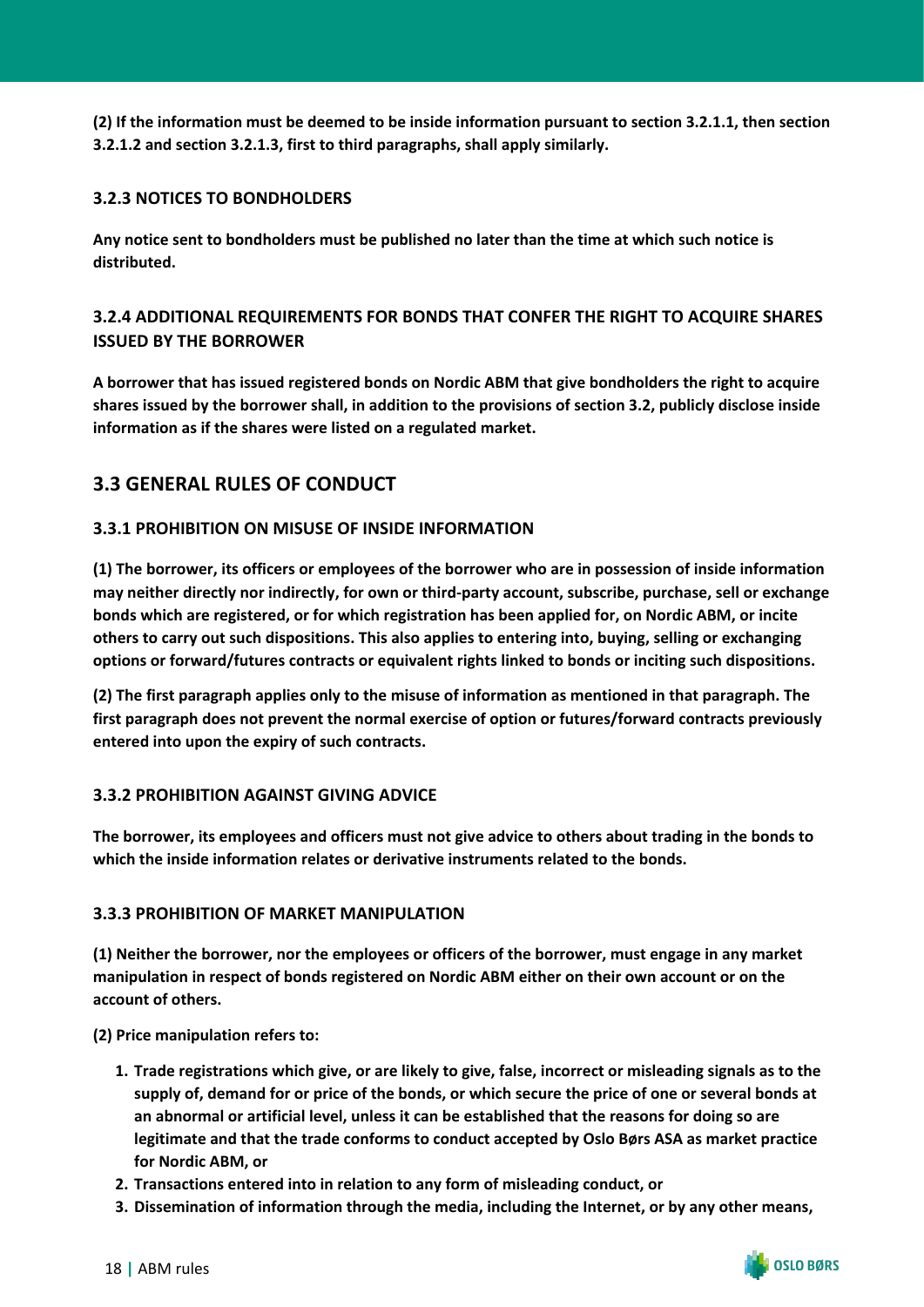**which gives, or is likely to give, false, incorrect or misleading signals about bonds registered on Nordic ABM, including dissemination of rumours and news where the person who disseminated the information knew, or should have known, that the information was false, incorrect or misleading.**

## <span id="page-20-0"></span>**3.4 FINANCIAL REPORTING**

#### <span id="page-20-1"></span>**3.4.1 MANAGEMENT OF INFORMATION PRIOR TO IT BEING MADE PUBLIC**

**The borrower shall ensure that no unauthorised person gains access to information covered by section 3.4 prior to publication.**

#### <span id="page-20-2"></span>**3.4.2 DUTY TO PUBLISH ANNUAL REPORTS AND INTERIM REPORTS**

**The borrower must make public annual reports and interim reports in accordance with the relevant accounting legislation and the provisions laid down in these rules.**

#### <span id="page-20-3"></span>**3.4.3 ANNUAL REPORT**

**(1) The borrower shall prepare an annual report.**

**(2) Foreign borrowers may present annual reports, annual accounts and interim reports in accordance with the home state's accounting rules in the absence of any requirements to the contrary pursuant to the Norwegian Accounting Act.**

**(3) The annual report shall comprise:**

- **1. audited financial statements**
- **2. the management report, and**
- **3. a statement made by the persons responsible within the borrower, whose names and functions shall be clearly indicated, to the effect that**
	- **1. to the best of their knowledge, the financial statements have been prepared in accordance with the applicable accounting standards and give a true and fair view of the assets, liabilities, financial position and profit or loss of the borrower and the group taken as a whole, and that**
	- **2. the management report includes a true and fair review of the development and performance of the business and the position of the borrower and the group taken as a whole, together with a description of the principal risk uncertainties that they face.**
- **4. Consolidated accounts for the group if the borrower is the parent company in a group or subgroup.**
- **5. The financial statements (annual accounts) must be audited in accordance with the Act on auditing and auditors.**

**(4) If the auditor has determined that the accounts cannot be approved as they stand or if the auditor has issued a qualified audit report or made comments or clarifications in the report, Oslo Børs ASA must be notified of this as soon as the audit report is received by the borrower.**

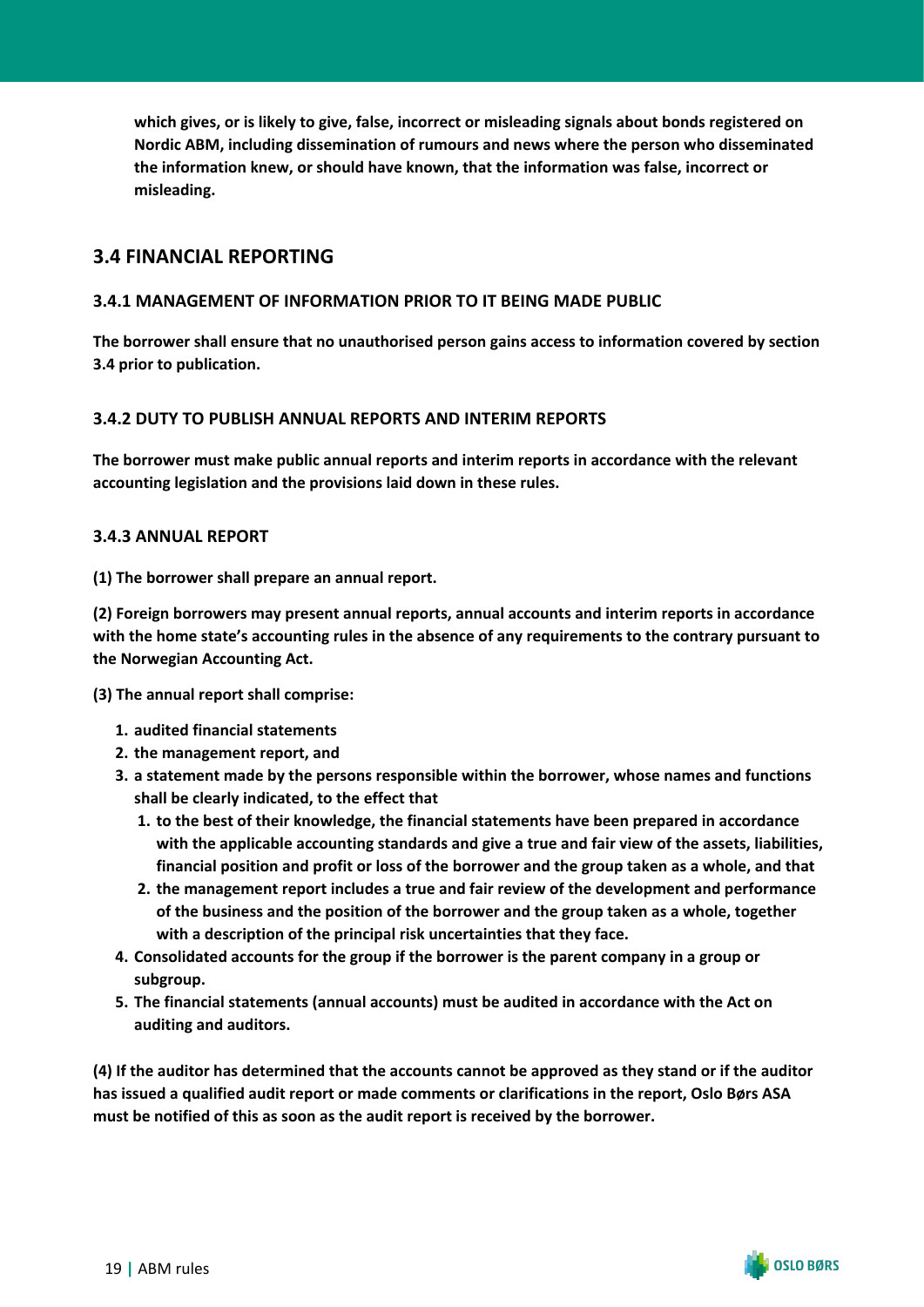#### <span id="page-21-0"></span>**3.4.4 INTERIM REPORT**

**(1) The borrower must produce half-yearly reports or tertial reports and must publish such reports in accordance with the requirements of this chapter.**

**(2) The interim report shall comprise:**

- **1. the condensed set of financial statement**
- **2. an interim management report**
- **3. a statement made by the persons responsible within the borrower, whose names and functions shall be clearly indicated, to the effect that**
	- **1. to the best of their knowledge, the condensed set of financial statements has been prepared in accordance with applicable accounting standards and gives a true and fair view of the assets, liabilities, financial position and profit or loss of the borrower and the group taken as a whole, and that**
	- **2. the management interim report provides a true and fair review of the development and performance of the business, and the position of the borrower and the group taken as a whole, together with a description of the principal risk uncertainties that they face.**
- **4. The interim accounts shall at least contain a condensed balance sheet, a condensed profit and loss account and explanatory notes on these accounts.**
- **5. The interim management report shall at least include an indication of important events that have occurred during the accounting period and their impact on the interim accounts, together with a description of the principal risks and uncertainties for the next accounting period.**

#### <span id="page-21-1"></span>**3.4.5 EXEMPTIONS FROM FINANCIAL REPORTING**

**(1) Section 3.4.3 and section 3.4.4 shall not apply to a state, a public international body or organisation of which at least one EEA state is a member, an EEA central bank or the European Central Bank.**

**(2) Oslo Børs ASA may grant exemptions from sections 3.4.3 and section 3.4.4.**

**(3) Oslo Børs ASA may grant an exemption from section 3.4.4 for a regional or local authority of a foreign state. Norwegian municipalities and county authorities are exempt from section 3.4.4.**

**(4) Undertakings in the following categories which are required to produce annual and interim reports in accordance with the content requirements set out in regulations issued pursuant to [the Act of 17 July](https://lovdata.no/NL/lov/1998-07-17-56) [1998 No. 56 on annual accounts etc. \(the "Accounting Act"\)](https://lovdata.no/NL/lov/1998-07-17-56) are exempt from the requirements set out in section 3.4.3, third paragraph, and section 3.4.4, second paragraph:**

- **1. Insurance companies having their main office in Norway and being subject to supervision in Norway, cf. [Act of 10 June 2005 No. 44 on insurance activity \(the "Insurance Activity Act"\)](https://lovdata.no/NL/lov/2005-06-10-44), as well as holding companies owning insurance companies and having their main office in Norway;**
- **2. Banks, cf. [section 2-7 of the Act of 10 April 2015 No. 17 on financial institutions and financial](https://lovdata.no/NL/lov/2015-04-10-17/§2-7) [groups \(the "Financial Institutions Act"\)](https://lovdata.no/NL/lov/2015-04-10-17/§2-7);**
- **3. Credit institutions, cf. [section 2-8 of the Act of 10 April 2015 No. 17 on financial institutions and](https://lovdata.no/NL/lov/2015-04-10-17/§2-8) [financial groups \(the "Financial Institutions Act"\);](https://lovdata.no/NL/lov/2015-04-10-17/§2-8)**
- **4. Financial institutions, cf. [section 2-9 of the Act of 10 April 2015 No. 17 on financial institutions and](https://lovdata.no/NL/lov/2015-04-10-17/§2-9) [financial groups \(the "Financial Institutions Act"\);](https://lovdata.no/NL/lov/2015-04-10-17/§2-9)**
- **5. Parent companies as mentioned in [section 17-6 of the Act of 10 April 2015 No. 17 on financial](https://lovdata.no/NL/lov/2015-04-10-17/§17-6) [institutions and financial groups \(the "Financial Institutions Act"\);](https://lovdata.no/NL/lov/2015-04-10-17/§17-6)**

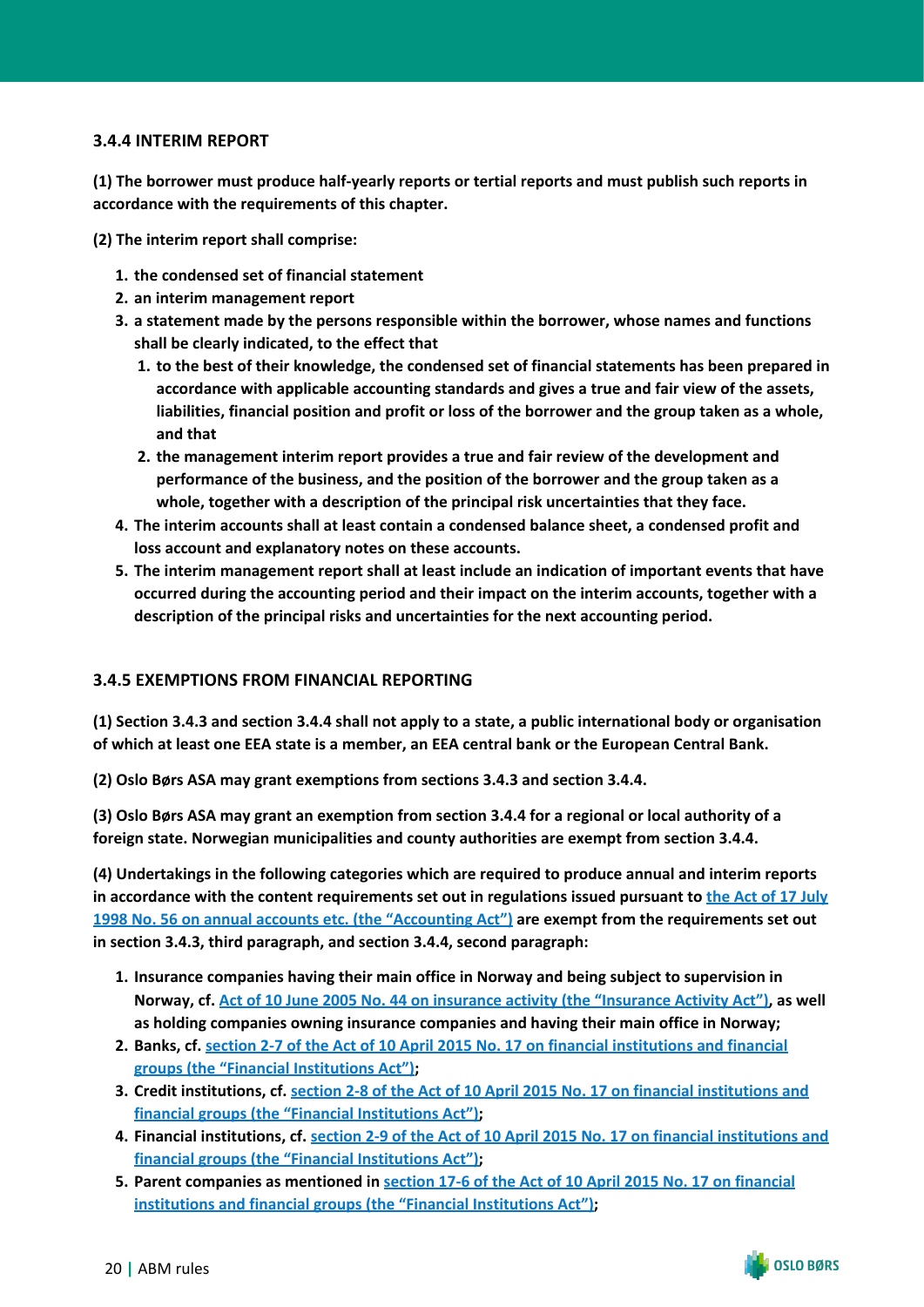- **6. Financial foundations having determinative influence over institutions as mentioned in item 2, 3 or 4; and**
- **7. Branches of foreign credit institutions and financial institutions.**

#### <span id="page-22-0"></span>**3.4.6 PUBLIC DISCLOSURE OF THE INTERIM REPORT**

**(1) The half yearly reports or tertial reports prepared in accordance with section 3.4.4 shall be made public as soon as possible after the end of the relevant period, but at the latest two months thereafter. The borrower shall ensure that the interim financial report remains available to the public for at least five years, subject to the borrower continuing to have bonds registered on Nordic ABM.**

**(2) If the borrower, in addition to half yearly reports or tertial reports prepared in accordance with section 3.4.4 (1), prepares reports for other periods, such reports shall be made public in accordance with the requirements of section 3.5 at the latest simultaneously with the time they are made publicly available in another manner.**

## <span id="page-22-1"></span>**3.4.7 PUBLIC DISCLOSURE OF THE ANNUAL REPORT**

**(1) The annual financial report shall be made public at the latest four months after the end of each financial year.**

**(2) The annual financial report shall be made public immediately it has been approved by the board of directors or equivalent corporate body. The borrower shall ensure that the annual report remains publicly available for at least five years, subject to the borrower continuing to have bonds registered on Nordic ABM.**

**(3) Norwegian municipalities and county authorites subject to the duty to publish an annual report in accordance with the Local Government Act § 48, shall publish the annual report at the latest six months after the expiration of the financial year.**

## <span id="page-22-2"></span>**3.4.8 ADDITIONAL INFORMATION IN RESPECT OF THE ANNUAL ACCOUNTS, ANNUAL REPORT AND INTERIM REPORTS**

**(1) If a borrower also publishes annual and interim accounts in accordance with other accounting principles, these accounts must be published.**

**(2) If an auditor's report or a statement in respect of a limited scope audit is issued in respect of the interim report, the borrower must publish such report as soon as it is available.**

**(3) If the auditor has determined that the accounts cannot be approved as they stand or if the auditor has issued a qualified audit report or made comments or clarifications in the report, this must be made public as soon as the audit report is received by the borrower.**

**(4) If the corporate assembly or supervisory board has raised any material objections to the board's proposal for the annual accounts and annual report, or if the general meeting does not approve the annual accounts and annual report, this must be made public immediately after the proceedings have closed.**

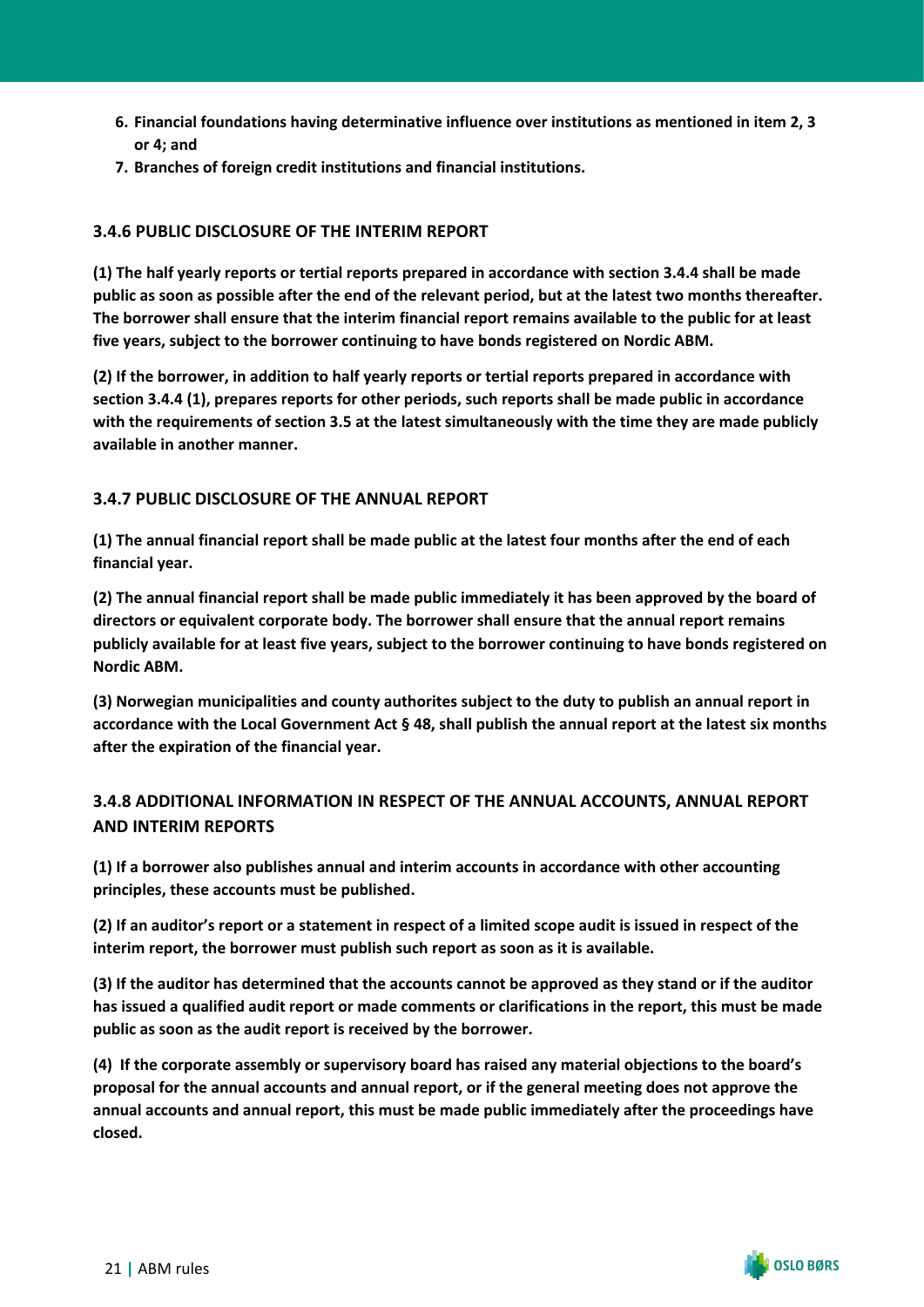#### <span id="page-23-0"></span>**3.4.9 EXEMPTIONS**

**Oslo Børs ASA may grant exemptions in whole or part from section 3.4.1 to section 3.4.8 if called for by special circumstances.**

## <span id="page-23-1"></span>**3.5 PROCEDURE FOR PUBLISHING INFORMATION**

#### <span id="page-23-2"></span>**3.5.1 PROCEDURE FOR PUBLISHING INFORMATION**

**(1) Information that must be made public pursuant to these rules, as well as press releases and other information not subject to the duty of disclosure, can, by arrangement, be made public through the Oslo Børs NewsPoint system, unless other provisions require disclosure by other means. Oslo Børs ASA shall ensure that the information is distributed in accordance with the requirements of the second paragraph. The borrower may distribute a representative extract of the information in its announcement to the market and distribute more detailed information as appendices to the announcement through the company message system.**

**(2) Information that must be made public pursuant to these rules can be made public by methods other than as mentioned in the first paragraph. The information must be made public in an efficient and nondiscriminatory manner. The information must be made public without any charge to investors or potential investors in the bonds and through media that shall to a reasonable degree ensure access to the information within the EEA area. Publication shall to the greatest possible degree take place simultaneously in Norway and other EEA states. The borrower shall send copies of all information that the company is required to publish pursuant to these rules to Oslo Børs ASA at the same time as the information is made public. Oslo Børs ASA will stipulate more detailed guidelines for the submission of such information.**

**(3) The borrower shall ensure that the information is sent to the media in a manner that ensures secure communication, minimises the risk of interference and unauthorised access and that gives certainty as to the source of the information. The information shall be sent to the media in a manner that clearly identifies the borrower, the content of the information and the date and time it is sent. In addition, it shall be clearly stated that the information is subject to a duty of disclosure pursuant to the ABM Rules.**

**(4) The announcement shall state whom Oslo Børs ASA can contact at the borrower in respect of the announcement if this is someone other than the normal contact person, cf. section 3.1.4.**

**(5) When publishing interim reports, figures may be presented as an attachment to the announcement with a representative summary in the text of the announcement. The financial accounts shall be submitted in pdf format as an attachment to the announcement.**

**(6) The information must in addition be made available on the borrower's website after the information has been published.**

**(7) The borrower must not combine publication of information with marketing material in such a manner that is likely to be misleading.**

**(8) Information that is confidential or secret in the interests of national security, relationships with foreign states or the defence of the realm is exempted from publication pursuant to the first to fifth paragraphs.**

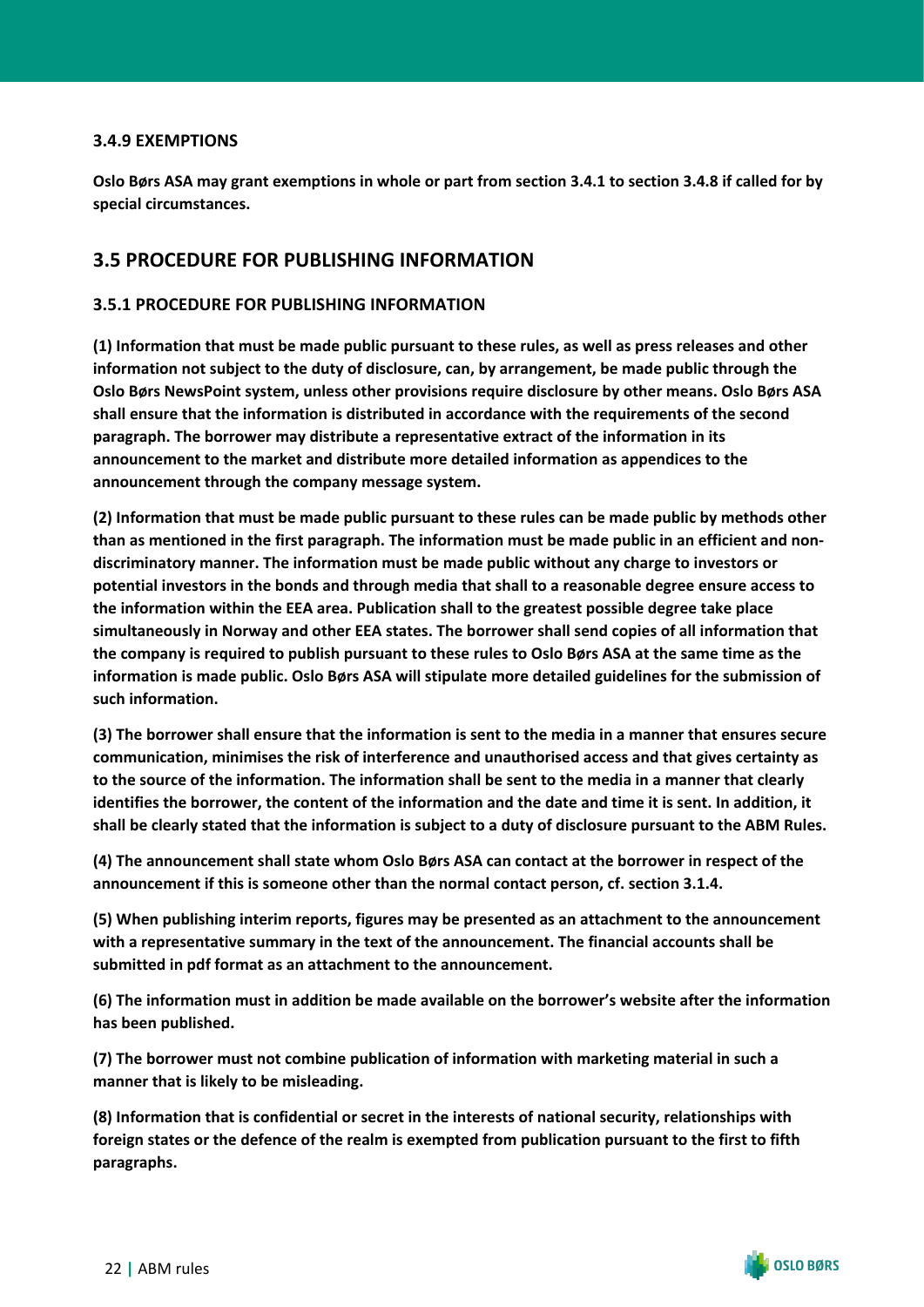#### <span id="page-24-0"></span>**3.5.2 FURTHER REQUIREMENTS FOR PUBLICATION OF INFORMATION**

**(1) Oslo Børs ASA reserves the right to issue more detailed rules for how information shall be published, including deciding that information shall be submitted using a pre-defined form.**

**(2) Oslo Børs ASA may require the borrower to submit information in a different manner, and in special circumstances may consent to information being published using other means.**

#### <span id="page-24-1"></span>**3.5.3 LANGUAGE TO BE USED**

**Borrowers must provide information to the public in Norwegian, English, Danish or Swedish.**

# <span id="page-24-2"></span>**3.6 LOAN DOCUMENTATION, MEETINGS OF BONDHOLDERS ETC.**

#### <span id="page-24-3"></span>**3.6.1 AVAILABILITY OF THE LOAN DOCUMENTATION**

**(1) The borrower shall ensure that the facilities and information necessary to enable bondholders to exercise their rights are available in Norway. The borrower shall moreover ensure that the integrity of data is preserved.**

**(2) The borrower has a duty to ensure that the subscription documentation, comprising the admission document, loan description and any loan agreement, together with any resolutions adopted by meetings of bondholders, are made available to bondholders throughout the lifetime of the bond loan. Oslo Børs ASA has the right to make such documents publicly available on its website.**

#### <span id="page-24-4"></span>**3.6.2 COMMUNICATIONS WITH BONDHOLDERS**

**The borrower may use electronic means to communicate notices, warnings, information, documents, notifications and the like to bondholders provided the bondholder concerned has given explicit approval. When the borrower conveys information etc. to a bondholder, the borrower may do so by electronic means to the bondholder's e-mail address or by such means as the bondholder has specified for the purpose.**

#### <span id="page-24-5"></span>**3.6.3 BONDHOLDERS' MEETING**

**(1) The borrower shall in the notice convening a bondholders' meeting include information on the venue, time, agenda, the bondholders' right to participate in the meeting, payment of interest, exercise of any conversion, exchange or cancellation rights, and on repayment of the loan.**

**(2) The borrower shall append a proxy voting form to the notice of the meeting.**

**(3) The bondholders' meeting may be held in an EEA state other than Norway provided the denomination per bond is at least EUR 100,000, or the equivalent amount in another currency at the time of the issue, and all facilities and all information necessary to enable the bondholders to exercise their rights are made available in the EEA state concerned.**

**(4) The notice calling the meeting, the agenda and any other documents sent to bondholders in connection with a bondholders' meeting shall be made public no later than at the time notice of the meeting is given.**

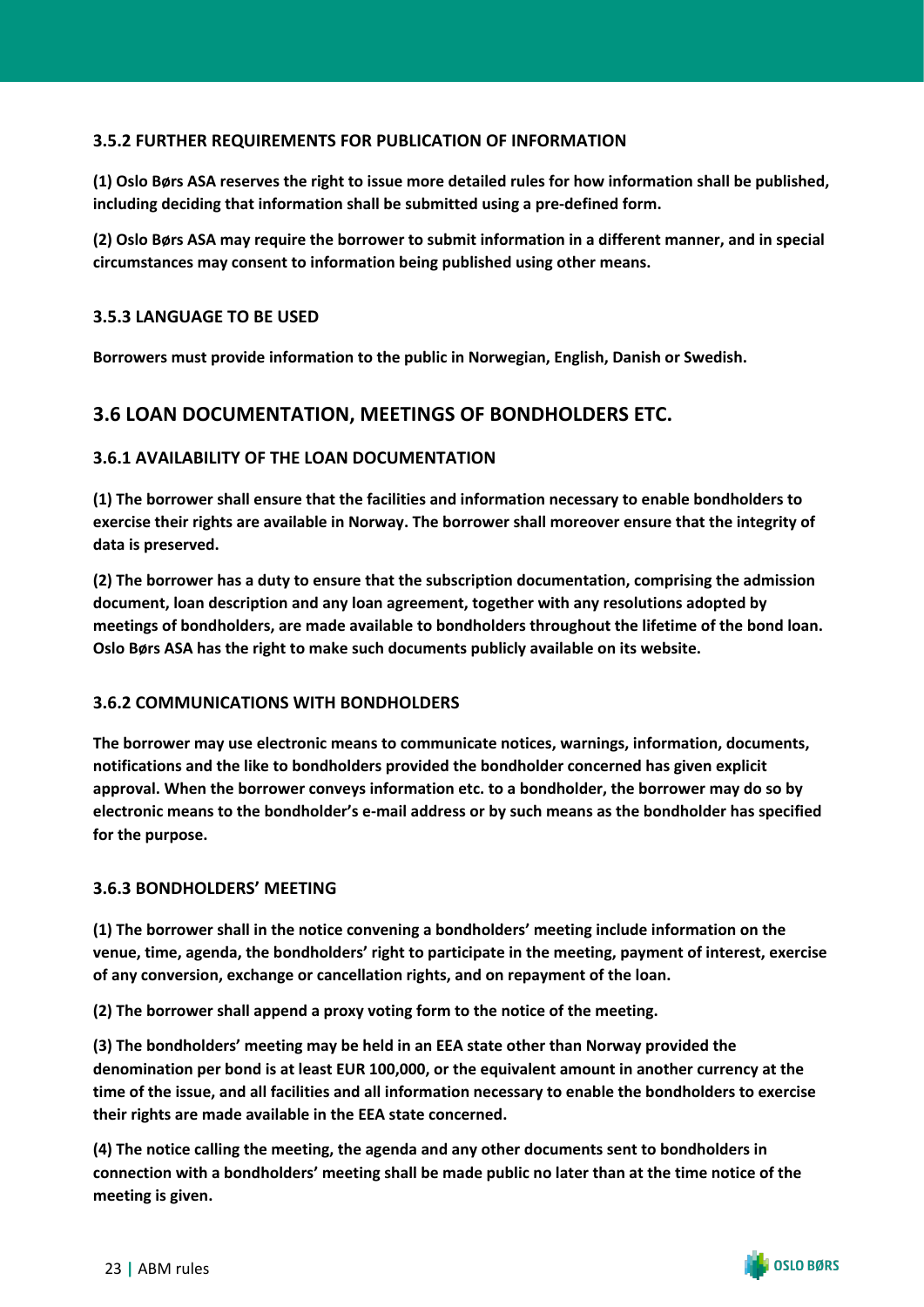#### <span id="page-25-0"></span>**3.6.4 THE RIGHT OF OSLO BØRS ASA TO ATTEND THE BONDHOLDERS' MEETING**

**Representatives of Oslo Børs ASA shall be entitled to attend and to speak at any bondholders' meeting.**

#### <span id="page-25-1"></span>**3.6.5 MINUTES OF THE BONDHOLDERS' MEETING**

**(1) Resolutions adopted by a bondholders' meeting must be made public immediately.**

**(2) Oslo Børs ASA may request that the minutes of the bondholders' meeting are sent to Oslo Børs ASA as soon as they are signed.**

# <span id="page-25-2"></span>**4. REGISTRATION OF DEBT ISSUANCE PROGRAMS**

**(1) Application may be made to register a debt issuance program on condition that a base prospectus is prepared for the program. The base prospectus must be prepared in accordance with [Chapter 7 of the](https://www.finanstilsynet.no/globalassets/laws-and-regulations/laws/securities-trading-act.pdf) [Securities Trading Act](https://www.finanstilsynet.no/globalassets/laws-and-regulations/laws/securities-trading-act.pdf) and related regulations, or in accordance with the equivalent rules in another EEA state for a prospectus that can be used cross-border in accordance with [Section 7-9, first paragraph, of](https://www.finanstilsynet.no/globalassets/laws-and-regulations/laws/securities-trading-act.pdf) [the Securities Trading Act.](https://www.finanstilsynet.no/globalassets/laws-and-regulations/laws/securities-trading-act.pdf)**

**(2) The application for registration must be authorised by the borrower, and must be signed by the borrower or someone the borrower has authorised to sign on its behalf.**

**(3) The application shall state whether the program is registered on any other market, or whether any application for such registration has been made, and shall also state whether the application for registration also applies to Oslo Børs. The approved base prospectus or a draft base prospectus shall be appended to the application.**

**(4) Oslo Børs ASA is responsible for the decision on whether to register the debt issuance program.**

**(5) The registration will expire when the base prospectus reaches the end of its validity period. If the borrower wishes to apply for the registration to be cancelled prior to such time, the application for cancellation must be authorised and signed in accordance with the second paragraph.**

**(6) Admission to registration of a bond loan issued under the terms of a registered debt issuance program shall be subject to sections 2.1 to 2.6, with the exception of section 2.3.4 and section 2.4.1, second paragraph items 1 and 10.**

**(7) The final terms shall be submitted to Oslo Børs ASA within the deadline set out in section 2.6.**

**(8) When making an application to register a debt issuance program, cf. first paragraph, the borrower may also apply for admission to registration of all bond loans issued under the terms of the debt issuance program during the validity of the base prospectus and the registration of the program, cf. fifth paragraph. Registration of bond loans in respect of such an application may be approved on condition that there have been no significant changes in the borrower of significance for whether the bonds are suitable for registration, cf. section 2.1, leading up to the issue of the loan in question, and on condition that the general registration requirements, cf. section 2, are satisfied at the time of the issue of the loan in question. In addition to the final terms that must be submitted to Oslo Børs ASA pursuant to paragraph 7, Oslo Børs ASA must receive the following information no later than 15.00 on the working day before the registration of any subsequent loan issued under the terms of the debt issuance program:**

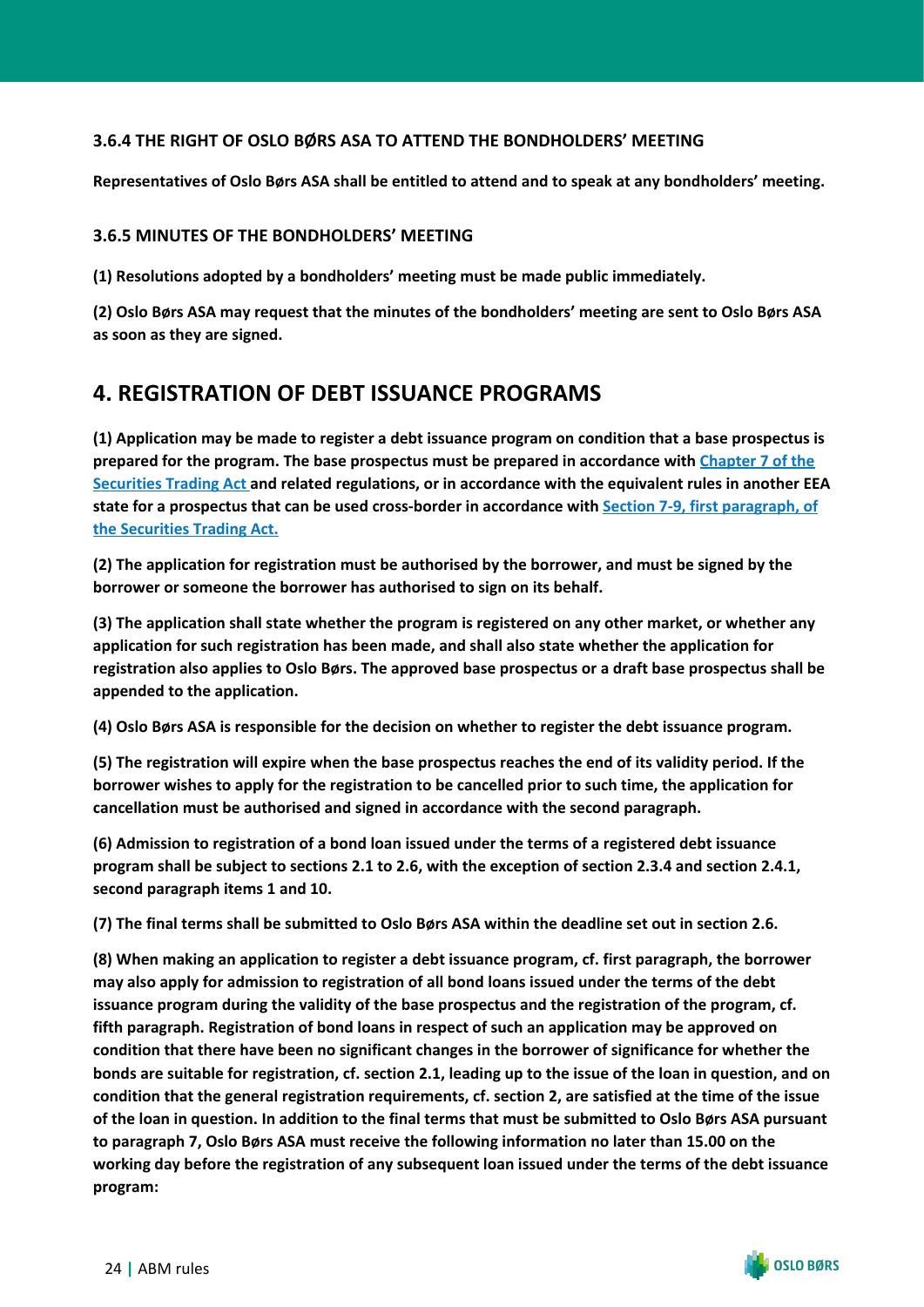- **1. Confirmation by the borrower that it wishes to have the bond loan in question registered.**
- **2. Confirmation that the final terms have been published in accordance with [Section 7-19 of the](https://www.finanstilsynet.no/globalassets/laws-and-regulations/laws/securities-trading-act.pdf) [Securities Trading Act.](https://www.finanstilsynet.no/globalassets/laws-and-regulations/laws/securities-trading-act.pdf)**
- **3. A copy of the letter of indemnity or equivalent document if such a letter or document has been produced.**
- **4. The interest rate for the bond loan if the interest rate is not stated in the prospectus or the final terms.**
- **5. The supplement to the prospectus if such a supplement is required pursuant to [Section 7-15 of](https://www.finanstilsynet.no/globalassets/laws-and-regulations/laws/securities-trading-act.pdf) [the Securities Trading Act](https://www.finanstilsynet.no/globalassets/laws-and-regulations/laws/securities-trading-act.pdf).**

# <span id="page-26-0"></span>**5. TRADE REPORTS**

# <span id="page-26-1"></span>**5.1 TRADE REPORTS ON NORDIC ABM**

**Trade reports on Nordic ABM are regulated by the Nordic ABM Member and Trade Reporting Rules.**

# <span id="page-26-2"></span>**5.2 INFORMING THE PUBLIC IF THERE IS A SUSPICION OF UNEQUAL INFORMATION**

**(1) Oslo Børs ASA may decide to inform the public in the event of irregular reported trades, if there is a suspicion of unequal information known to the public, or in response to other events.**

**(2) The borrower shall keep Oslo Børs ASA continually informed of the circumstances justifying the information to the extent that they are known to the borrower.**

## <span id="page-26-3"></span>**5.3 SPECIAL OBSERVATION**

**(1) If circumstances attached to a borrower or a bond loan make pricing of the bonds particularly uncertain, Nordic ABM may publicly disclose that the borrower or the bonds are under special observation.**

**(2) Before special observation commences, the borrower shall if possible be informed and be given the opportunity to express its views. The decision may not be appealed.**

**(3) Special observation has no bearing on the borrower's rights and obligations under these Rules.**

**(4) Oslo Børs ASA shall without undue delay publish a decision to commence special observation or to terminate such special observation. The reason for commencing special observation shall where possible be stated upon publication.**

# <span id="page-26-4"></span>**6. DEREGISTRATION**

## <span id="page-26-5"></span>**6.1 DEREGISTRATION**

**(1) Oslo Børs ASA may decide that bonds issued by a borrower shall be deregistered if they no longer satisfy the exchange's conditions. However, Oslo Børs ASA cannot deregister a financial instrument if this can be expected to cause material disadvantage for the owners of the instruments or for the**



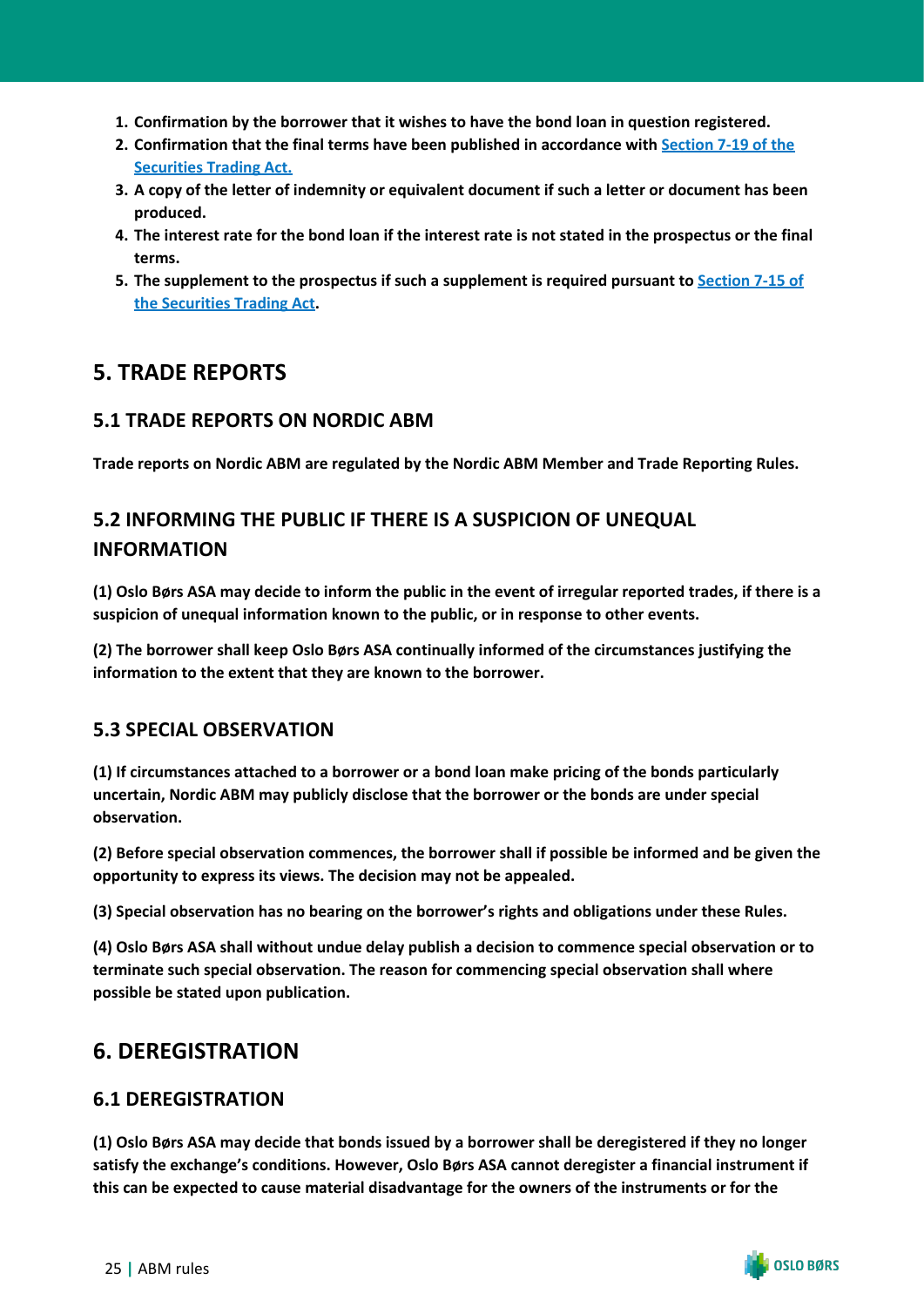**market's duties and function.**

**(2) A borrower may apply to Oslo Børs ASA to have its bonds deregistered if a meeting of bondholders has passed a resolution to this effect with a majority of two-thirds of the bonds represented at the meeting unless the loan agreement makes specific provision to the contrary. A bondholders' meeting can only adopt a valid resolution on deregistration if bondholders representing at least one half (1/2) of the outstanding bond loan are represented at the meeting. Oslo Børs ASA reserves the right to impose further conditions before such an application for deregistration is granted. Oslo Børs ASA shall adopt any decision on deregistration. If no trustee has been appointed for the bond loan and no bondholders' meetings are held, bondholders representing at least 2/3 of the outstanding balance of the loan must give approval in writing of the application for deregistration unless some other procedure is specifically agreed in the terms and conditions of the loan.**

**(3) Before a decision is taken pursuant to the first paragraph, the question of deregistration and which measures could in the event be implemented to avoid deregistration shall be discussed with the borrower. If the circumstance that justifies deregistration can be rectified, Oslo Børs ASA may set the borrower a period in which to rectify the circumstance or it may order the borrower to draw up a plan whereby the borrower can once again satisfy the conditions for registration. Concurrently the borrower shall be advised that if the circumstance is not rectified or a satisfactory plan is not presented by the expiry of the period, consideration will be given to deregister the bond loan in question.**

**(4) The decision to deregister shall state the date on which deregistration will be implemented. When fixing the date for deregistration, consideration shall be given inter alia to allowing the bondholders a reasonable period to adjust to the fact that the bonds will no longer be registered.**

**(5) The borrower shall be notified in writing of any decision pursuant to the first and second paragraphs. If Oslo Børs ASA decides to deregister a bond loan in the absence of a prior application for such deletion by the issuer, the grounds for the decision shall be stated in the notification.**

**(6) Oslo Børs ASA shall publish a decision regarding deregistration immediately.**

**(7) If a bond loan is deregistered in response to an application from the borrower, the deregistration decision may set further conditions that must be fulfilled before the decision is given effect.**

# <span id="page-27-0"></span>**6.2 TEMPORARY DEREGISTRATION**

**(1) If there is a real possibility that a circumstance which gives rise to deregistration can be rectified or removed within a reasonable period, and the borrower's board of directors or equivalent body so requests, deregistration pursuant to the rules of section 6.1 may take the form of temporary deregistration.**

**(2) The decision by Oslo Børs ASA shall specify the conditions that must be fulfilled to permit reregistration, particularly as regards the information that must be provided to the public and to the bondholders. The period of temporary deregistration may not exceed four months and shall be stated in the decision, although re-registration may take place at an earlier date if the required conditions are met.**

**(3) If the period of temporary deregistration is expected to expire without the conditions for readmission being fulfilled, or if other conditions for registration are no longer present, Oslo Børs ASA shall by the end of the period make a new decision regarding continued temporary deregistration, deregistration or re-registration.**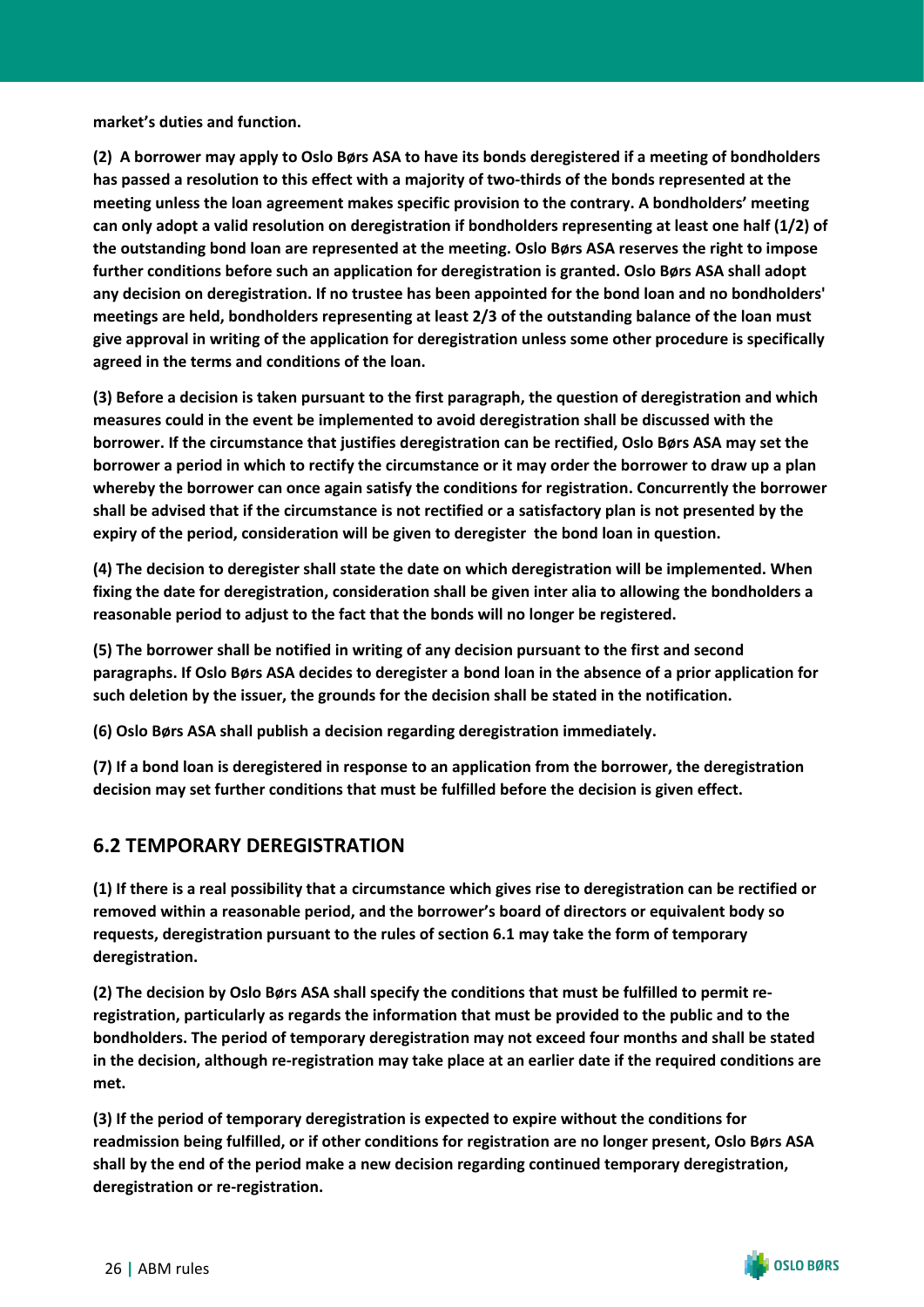**(4) The borrower's obligations under the provisions of the ABM Rules shall cease in the period in which the bonds are temporarily deregistered.**

# <span id="page-28-0"></span>**7. BREACHES**

# <span id="page-28-1"></span>**7.1 PUBLIC CRITICISM**

**(1) In the event of any breach of the provisions of these Rules, Oslo Børs ASA may point this out by giving public criticism.**

**(2) A borrower that is subject to public criticism shall be notified in writing of the decision and the reasons for the decision. The decision cannot be appealed.**

# <span id="page-28-2"></span>**7.2 REPORTING**

**If Oslo Børs ASA is of the opinion that a borrower has acted in contravention of law or regulations, or is in breach of good business practice or has used unreasonable business methods, Oslo Børs ASA reserves the right to report the borrower to the relevant authorities.**

# <span id="page-28-3"></span>**8. DUTY OF CONFIDENTIALITY AND IMPARTIALITY**

**(1) The officers and employees of Oslo Børs ASA are responsible for ensuring that no other party can gain access to or knowledge of such matters relating to the business or personal affairs of third parties as they become aware of through their employment or appointment, save to the extent required by the ABM Rules, legislation or legal regulation. Those subject to this duty of confidentiality must not make use of any such information for business purposes or in connection with the purchase or sale of financial instruments.**

**(2) This duty of confidentiality does not cease upon the termination of an individual's appointment or employment.**

**(3) The duty of confidentiality imposed by this section shall not cause any obstacle to information being provided to the supervisory authorities.**

**(4) Officers and employees of Oslo Børs ASA must not participate in considering or making decisions upon matters which are of particular import to their own interests or to the interests of any close associate where such interests may be assumed to lead to an apparent personal or financial interest in the matter. Moreover, no individual may take part in considering or making decisions upon matters that are of particular financial interest to any company, association or other public or private institution with which the individual is associated.**

# <span id="page-28-4"></span>**9. FEES**

**Borrowers shall pay fees in accordance with Oslo Børs' general business terms and conditions.**

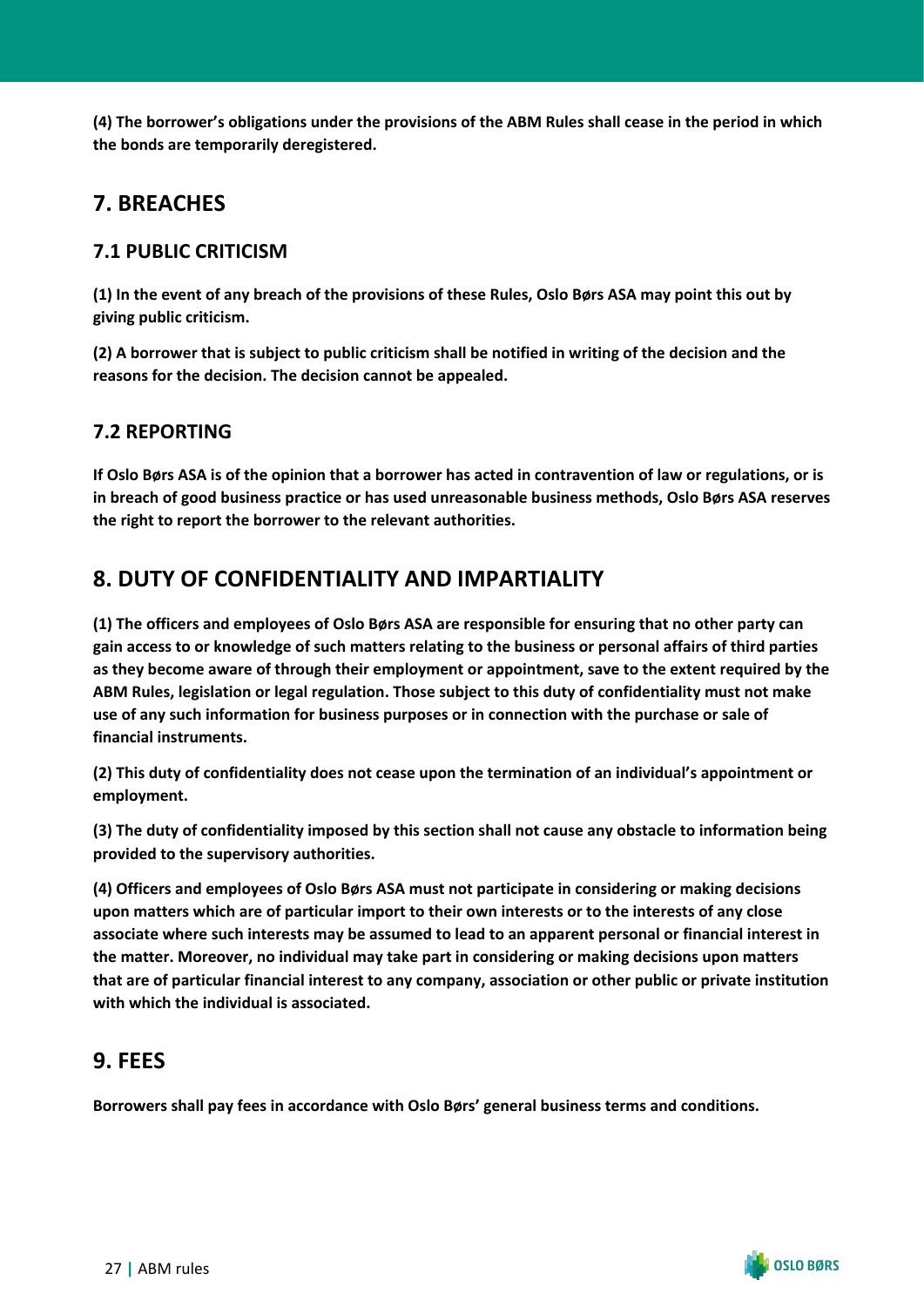# <span id="page-29-0"></span>**10. ENTRY INTO FORCE**

**This version of the ABM Rules comes into force on 1 January 2019.**

# <span id="page-29-1"></span>**11. CHANGES**

**Changes to these rules will normally be binding on borrowers and Oslo Børs ASA no earlier than one month after the changes have been notified and published. Oslo Børs ASA shall consult borrowers and other interested parties before changes are announced save where such consultation is clearly unnecessary or is not practical. The procedure for making changes to these rules may be waived where the changes are the result of legislation, regulation, legal ruling, and administrative decision or in other special cases.**